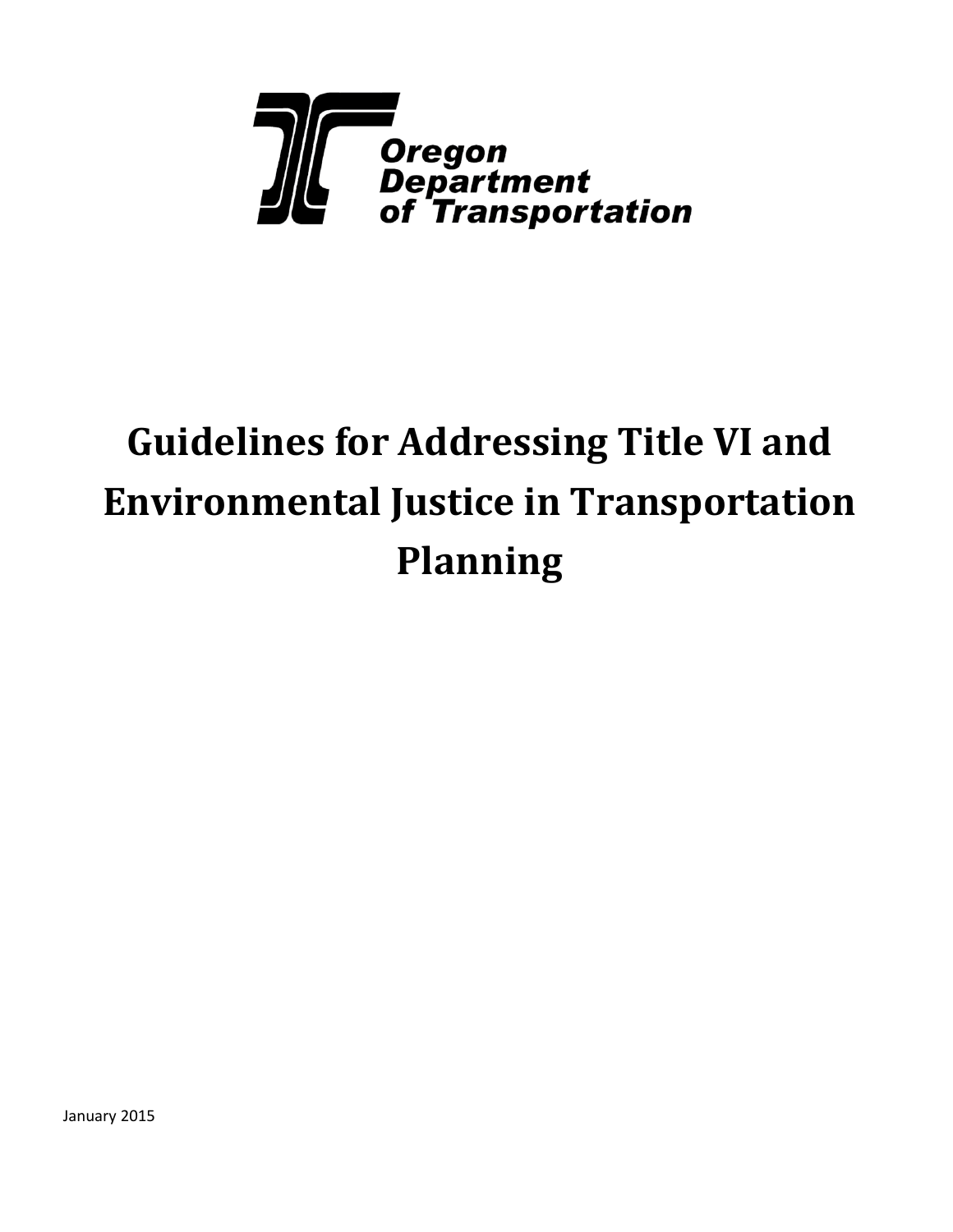## **Table of Contents**

| Step 3: Determine Recommended Projects/Preferred Alternative (Alternatives Evaluation) 23 |  |
|-------------------------------------------------------------------------------------------|--|
|                                                                                           |  |
|                                                                                           |  |
|                                                                                           |  |
|                                                                                           |  |
|                                                                                           |  |
|                                                                                           |  |
|                                                                                           |  |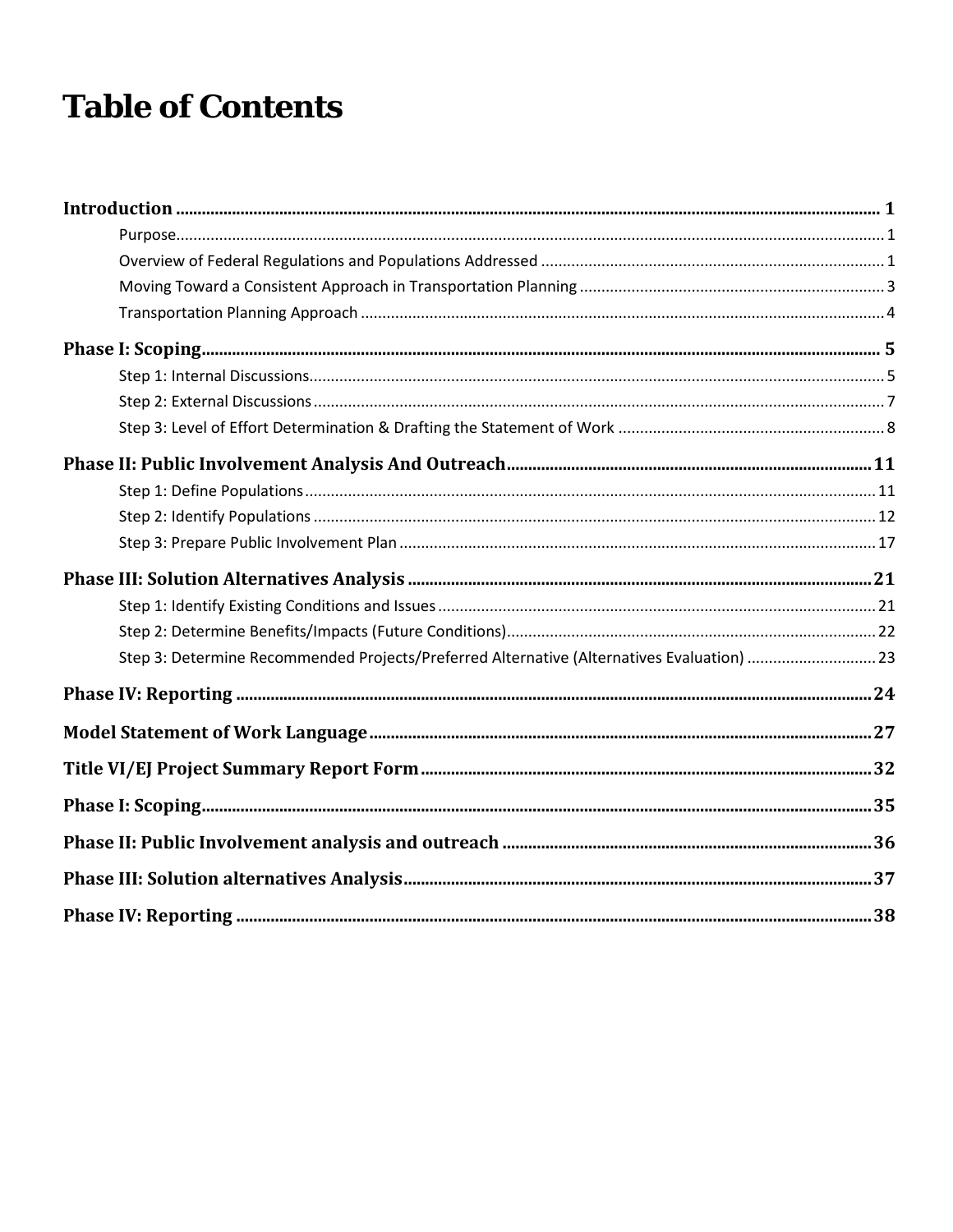## <span id="page-2-0"></span>**Introduction**

### <span id="page-2-1"></span>**Purpose**

Title VI and Environmental Justice (EJ) populations are a special focus in transportation planning and project development, and specific reporting requirements exist related to these federally recognized populations. Title VI and EJ regulations are intended to make participation in transportation planning and project development more inclusive of diverse communities in planning and project areas, as well as to make the analysis conducted for transportation planning and project development more inclusive of the needs of the groups and individuals that live in these communities. The Title VI federal regulations and EJ Executive Order are supported by Statewide Planning Goals in Oregon, particularly Goal 1 (Citizen Involvement).

These guidelines are intended to provide information and tools for Oregon Department of Transportation (ODOT) staff to use when conducting Title VI and EJ activities for transportation planning projects. The document is aimed specifically at ODOT Planning Project Managers, but may also be helpful to ODOT project delivery staff, and other ODOT staff members responsible for Title VI and EJ compliance. It should also prove useful to ODOT's jurisdictional partners and to consultants who have a role to play in addressing Title VIrelated tasks. The approach presented here offers a process by which to identify, engage, and address the needs of protected populations in the development of ODOT statewide policy plans, facility plans, local and regional transportation system plans, and similar long-range planning documents. ODOT's goal is to achieve greater consistency in the elements and tasks that are included in project statements of work and to facilitate more systematic Title VI and EJ project reporting.

### <span id="page-2-2"></span>**Overview of Federal Regulations and Populations Addressed**

Title VI of the 1964 Civil Rights Act and the 1994 Executive Order 12898, Federal Actions to Address Environmental Justice in Minority Populations and Low-Income Populations (Environmental Justice or "EJ"), represent federal efforts to make the planning and decision-making processes more inclusive as well as to more equitably share the impacts and benefits of projects and programs that receive federal funding.

Title VI and the associated Code of Federal Regulations for Transportation (49 CFR, Subtitle A, Part 21) affirms that any program or activity receiving federal financial assistance may not exclude or discriminate against groups or individuals based on their race, color, national origin, sex, age, and disability. In particular, a person may not be denied any benefit of the program, denied the opportunity to participate in planning or advising for the program, or subjected to discrimination under the program (including the siting of facilities) on the basis of race, color, national origin, sex, age, and disability.

Guiding principles established in Executive Order (EO) 12898 (Federal Actions to Address Environmental Justice in Minority Populations and Low-Income Populations) for transportation programs that receive federal assistance include: avoiding, minimizing, or mitigating disproportionately high and adverse human health, social, economic, and environmental effects; ensuring full and fair participation in the decisionmaking process; and providing full and prompt benefits.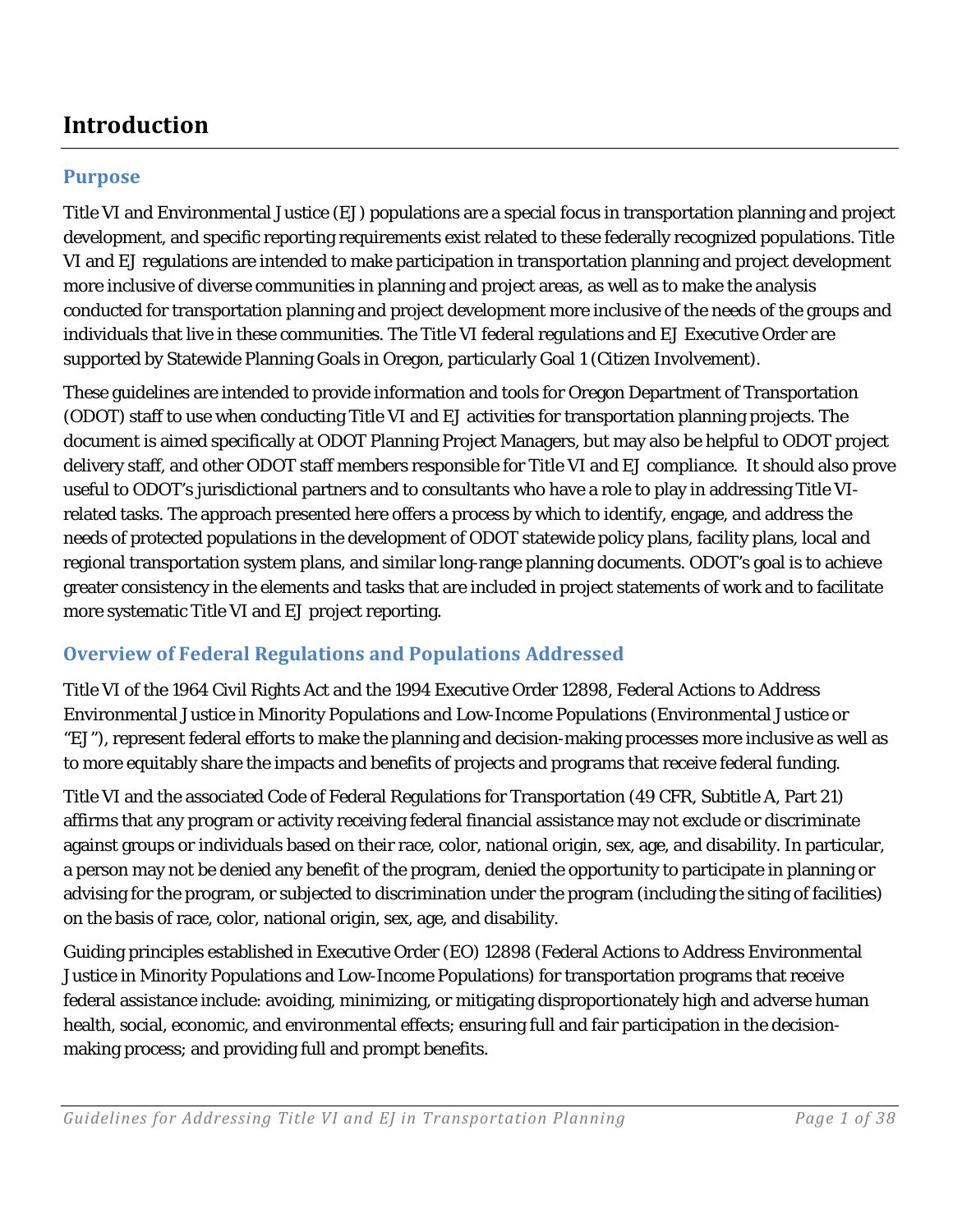#### *Introduction*

1

While Title VI itself names only race, color, and national origin as the basis for protection against discrimination, the Federal Highway Administration (FHWA) has established a list of "Title VI nondiscrimination authorities," which includes other federal regulations designed to protect groups and individuals based on the following characteristics and authorities :

| <b>Demographic Characteristics</b>          | <b>Legal Authority for Protection from</b><br><b>Discrimination</b> |
|---------------------------------------------|---------------------------------------------------------------------|
| Race, color or national origin              | Title VI of the Civil Rights Act                                    |
| <b>Disability</b>                           | American with Disabilities Act and                                  |
|                                             | <b>Rehabilitation Act</b>                                           |
| Age                                         | <b>Age Discrimination Act</b>                                       |
| Gender                                      | 23 United States Code (USC) 324                                     |
| <b>Limited English Proficiency</b>          | <b>Executive Order 13166</b>                                        |
| Minority and low income                     | Executive Order 12898 (environmental                                |
|                                             | Justice)                                                            |
| Handicap, age, race, color, sex or national | 23 Code of Federal Regulations (CFR) 771                            |
| origin                                      |                                                                     |

The FHWA list of authorities includes EO 12898. EO 12898, and the associated US Department of Transportation (USDOT) and the FHWA Orders on Environmental Justice, define protected minority and low-income populations as Black, Hispanic, Asian, American Indian, Alaskan Native, Native Hawaiian or Pacific Islander, and people with a median household income at or below the poverty level as defined by the US Department of Health and Human Services.<sup>[1](#page-3-0)</sup>

In summary, both Title VI and EJ work in tandem to engage protected populations in the planning and decision-making processes, avoid adverse impacts to protected populations, and fairly distribute the benefits of transportation projects and programs. While the former is regulatory and the latter is directive, ODOT has historically unified these federal requirements and used the terms Title VI and EJ interchangeably in its planning processes. The terms "protected populations" or "protected class" in the context of transportation planning are inclusive of all of the groups described above, but not all types of these described groups will be present in any given study area of a planning project.

The demographic profiles of Title VI and EJ communities vary throughout the state and the specific populations identified for special considerations during a planning process will depend on the nature of the project and the size, location, and special characteristics of the study area. In these guidelines, the term Title VI populations will be used to refer to populations both strictly protected by Title VI in addition to those addressed by the related authorities in the table above, including the EJ Executive Order.

<span id="page-3-0"></span> $1$  For comparison, the ODOT Office of Civil Rights Title VI Nondiscrimination Statement names race, color, national origin, and sex as the basis for protection. Its current Title VI Plan (2013) refers to a set of authorities that names race, color, national origin, sex, age, low-income, and minority demographic characteristics as the basis for protection. The ODOT Transportation Development Division Title VI Guidance for Transportation Planning (2009) cites federal nondiscrimination regulations related to race, color, national origin, minority status, limited English proficiency, economic and low-income status, disability, sex, and age.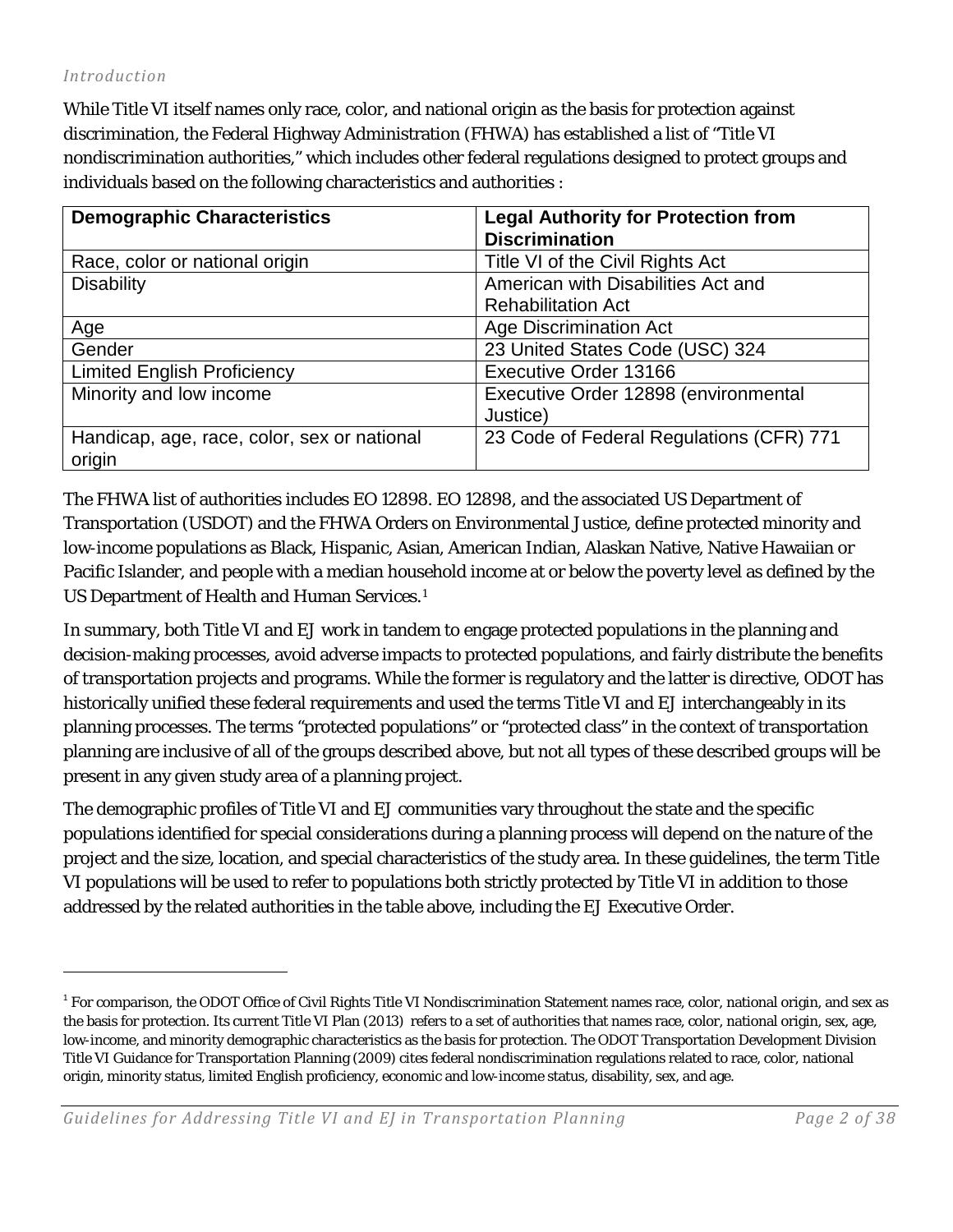## <span id="page-4-0"></span>**Moving Toward a Consistent Approach in Transportation Planning**

The goal of Title VI/Environmental Justice (EJ) is to ensure that services and benefits are fairly distributed to all people, regardless of race, national origin or income, and that they have access to meaningful participation. The ways Title VI and EJ requirements have been addressed in statements of work and products within ODOT has varied, both in content and magnitude. Addressing the contextual needs of protected populations is specified as a component of a required public involvement plan developed for facility and system planning processes. Detailed demographic analysis that would inform the appropriate type of outreach is often

performed later in the project delivery process. ODOT Planning must conduct Title VI analysis when determining the site or locating projects to ensure nondiscrimination. Identifying existing and future Title VI and EJ populations is a step required in planning projects, but there is little guidance on determining how these protected populations differ in their use of the existing transportation system, the deficiencies in the transportation system from the perspective of these populations and the potential impacts of improvements being considered on protected populations. There are examples of how impacts on Title VI and EJ populations have been included in the criteria for evaluating alternatives analyses, in both local government transportation system planning and ODOT facility planning. Stipulating this in statements of work ensures that these impacts are considered – even if no impacts or substantial differences in impacts are ultimately found – and assists in reporting in the planning process as well as in preparing for project development.

There are key opportunities in both the project scoping phase and in statement of work language to identify the overlap and differences in Title VI and EJ populations and to clearly determine which populations should be addressed in the planning process based on Title VI and related authorities cited in ODOT Title VI guidance documents. Future planning involves addressing Title VI and EJrelated questions during project scoping and performing demographic analysis early in the planning process. After documenting the protected populations in the study area, planners can then use this information to develop a meaningful public



The Title VI and EJ planning approach described in detail in this document provides a methodical way to ensure that Title VI and EJ goals are acknowledged as part of project scoping, that protected populations are identified early in a project, and that reporting elements are consistent at the conclusion of a project. The approach is organized into four phases – scoping, outreach, analysis, and reporting – and specific steps under each of these phases are described to help planners and project managers address Title VI and EJ regulations in planning projects and report how the concerns of these populations were addressed during the process. Most steps have associated **checklists** regarding what characteristics to consider, who to consult, or what questions to ask at various stages of a project. Links to **resources and tools** to aid in performing project

*Guidelines for Addressing Title VI and EJ in Transportation Planning Page 3 of 38*





Resources and Tools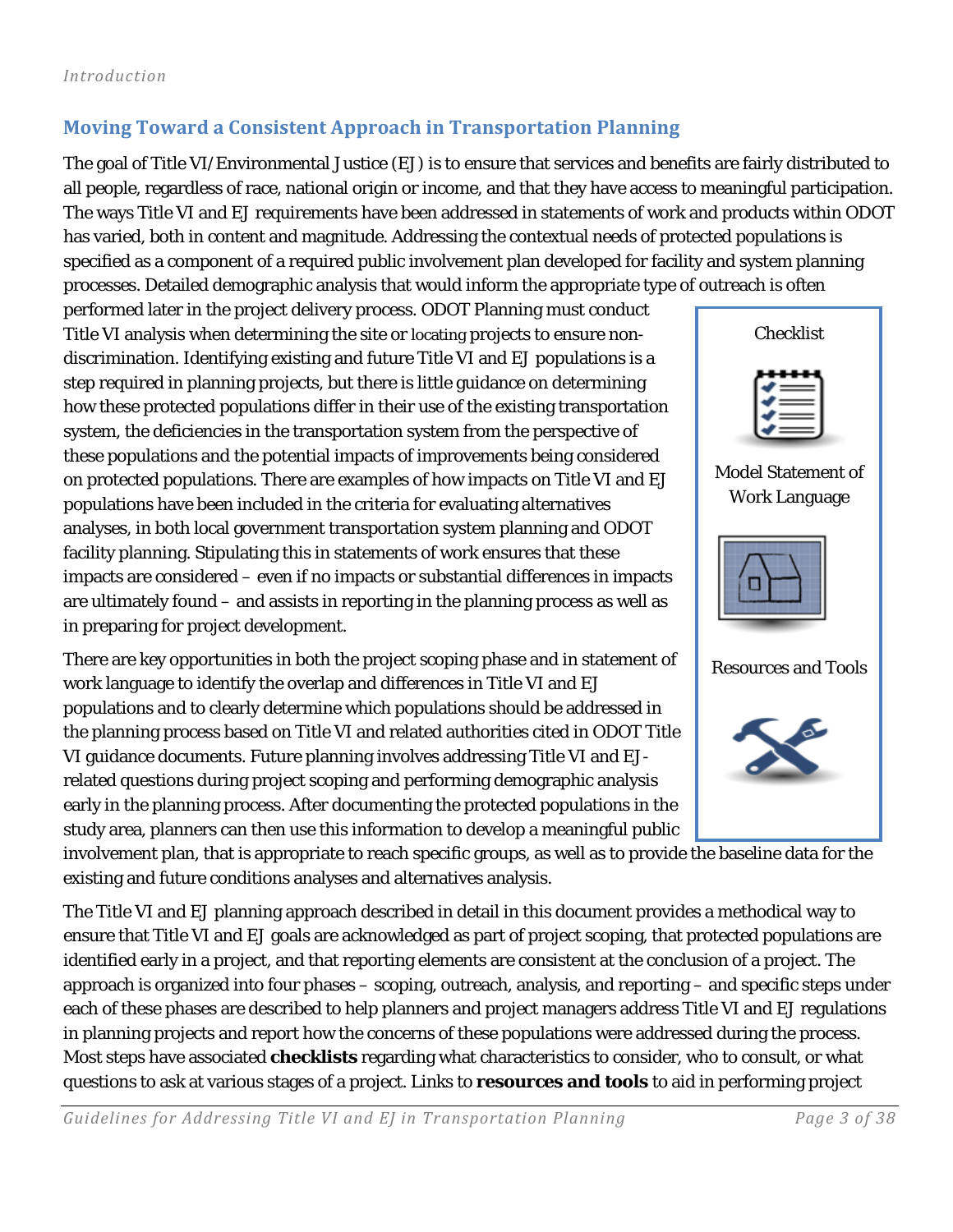#### *Introduction*

tasks are also provided. To assist in developing a statement of work and project task language, a template with **model statement of work language** is provided in Appendix A. This language can be modified to be incorporated into statement of work documents of upcoming projects, as appropriate for the project type and study area.

An important element under Resources and Tools is a standardized reporting form**,** provided in Appendix B, to document the Title VI and EJ activities once the planning project has been completed. ODOT is required to prepare an annual Title VI Accomplishment Report to document how the state's programs and projects comply with federal requirements.[2](#page-5-1) An ODOT project manager's individual project reports are incorporated into a comprehensive regional report that includes all of the Region's Title VI reporting. This regional report is then compiled into the annual statewide Title VI Accomplishment Report. The Title VI and EJ Project Summary form will help standardize planning project reporting, as well as assist in the compilation of necessary information to fulfill regional and statewide reporting obligations. The Title VI and EJ Project Summary form will document how each project going forward has identified and considered Title VI and EJ populations in a way that is meaningful and appropriate to the type of project and circumstances within the study area.

### <span id="page-5-0"></span>**Transportation Planning Approach**

The approach suggested in this document, which works to ensure that Title VI and EJ populations are considered and included in project scoping and execution, is organized into four phases:

• **Phase I: Scoping** 

1

- **Phase II: Public Involvement Analysis and Outreach**
- **Phase III: Solution Alternatives Analysis**
- **Phase IV: Reporting**

Specific steps are described under each of these headings. The breadth and depth of each of the steps will depend on the context of the project. However, each step should be thoughtfully considered during the project scoping phase.

Checklists included under each of the phases may provide additional assistance in executing certain steps. The links to resources and tools provided are intended to aid in performing tasks in the statements of work. The model statement of work language serves as a sample and starting point for developing statement of work documents for future projects. Links to relevant pieces of model language are located throughout these guidelines. All of these steps and tools should expedite reporting that is required at the end of the project. A standardized reporting form is provided with these guidelines to document the Title VI and EJ components once the project is complete.

<span id="page-5-1"></span> $2$  The Title VI Guidance for Transportation Planning (2009), prepared by ODOT's Transportation Development Division (TDD), provides an instructive overview of reporting requirements.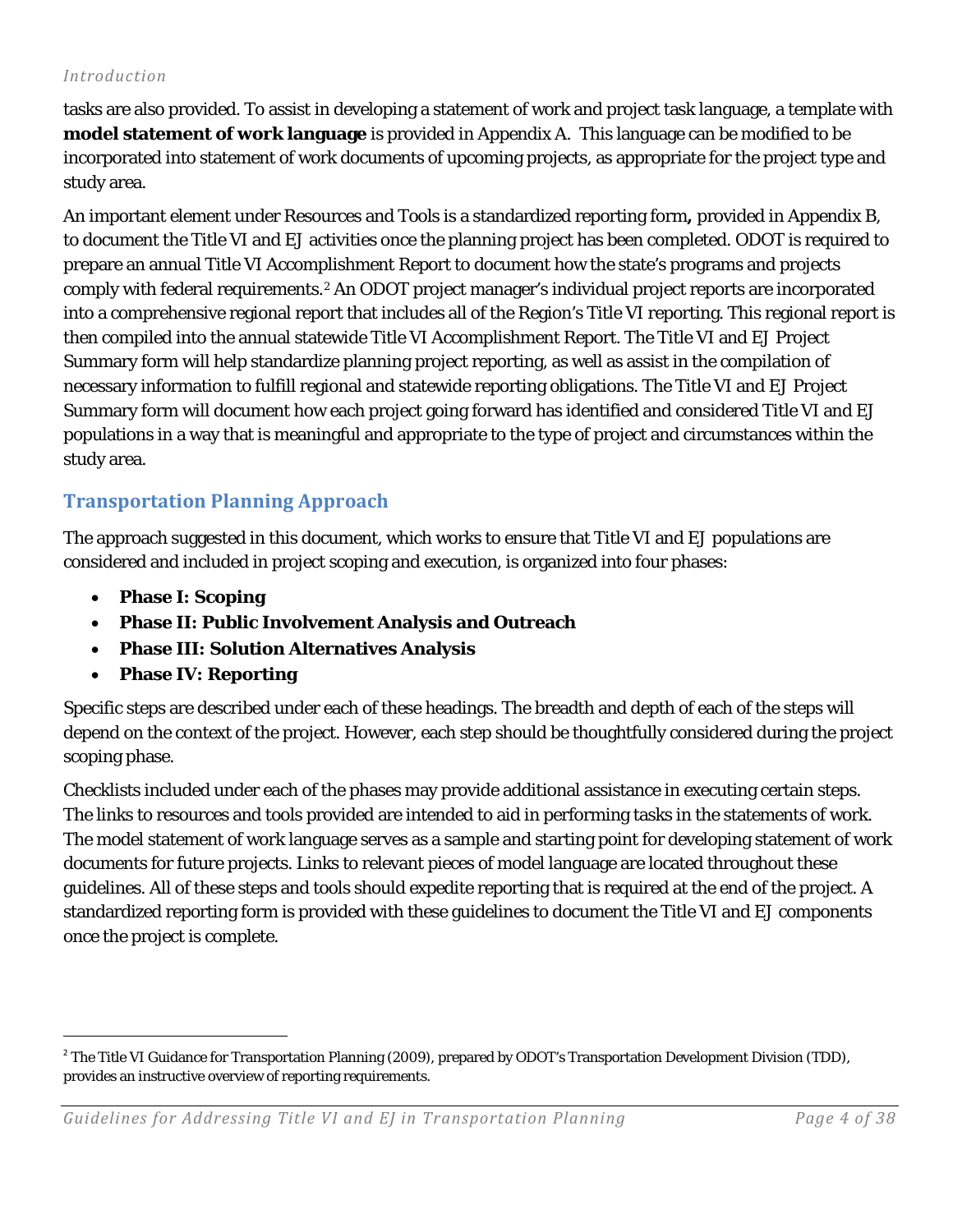## <span id="page-6-0"></span>**PHASE I: SCOPING**

Steps in this phase provide a preliminary picture of the potential impacts of proposed projects on protected populations. Activities in this phase are centered on statistical data collection, informal information meetings and discussions with local residents who know the area, are familiar with past planning efforts and outcomes and who may work with groups or individuals considered protected under Title VI and EJ. The goals of this phase are to estimate the amount of effort and resources needed for a specific project and to develop a realistic scope and budget for the Consultant Work Order Contract or staff statement of work.

## **Step 1: Develop a demographic profile of the area**

The objects of the Planning evaluation are to consider project feasibility; focus the issues to be addressed for potential avoidance, minimization and mitigation opportunities. Communities change over time. Therefore, potential sociocultural effects are reevaluated at the project development phase. For planning purposes the evaluation process will include:

- Step 1: Review Project Information
- Step 2: Define the Study Area
- Step 3: Prepare Community Information
- Step 4: Evaluate Sociocultural Effects
- Step 5: Identify Solutions to Project Impacts
- Step 6: Document Findings

Sources for this information include census data, American Community Survey(ACS) data and GIS mapping. All of which are outlined later in this guide.

## <span id="page-6-1"></span>**Step 2: Internal Discussions**

## **Initiate discussions with ODOT staff about the history of planning area and collect any information about potential Title VI and EJ populations.**

ODOT staff discussions are particularly useful prior to developing ODOT facility plans, where the project is focused on a specific facility or facilities. These discussions should be done in any type of planning process where the subsequent step involves project planning, development, and environmental documentation for NEPA purposes. In contrast to facility planning, local transportation system planning accounts for a larger geographic area, which means that facility-specific issues are less likely to be identified and examined. Consequently, potential impacts on protected populations are less clear and may be overlooked. However, despite the differences in scope and scale, preliminary internal conversations are useful in both facility and system planning projects. The objective of this initial inquiry is to address the needs of protected populations by gauging the level of effort needed for effective public outreach and alternatives analysis.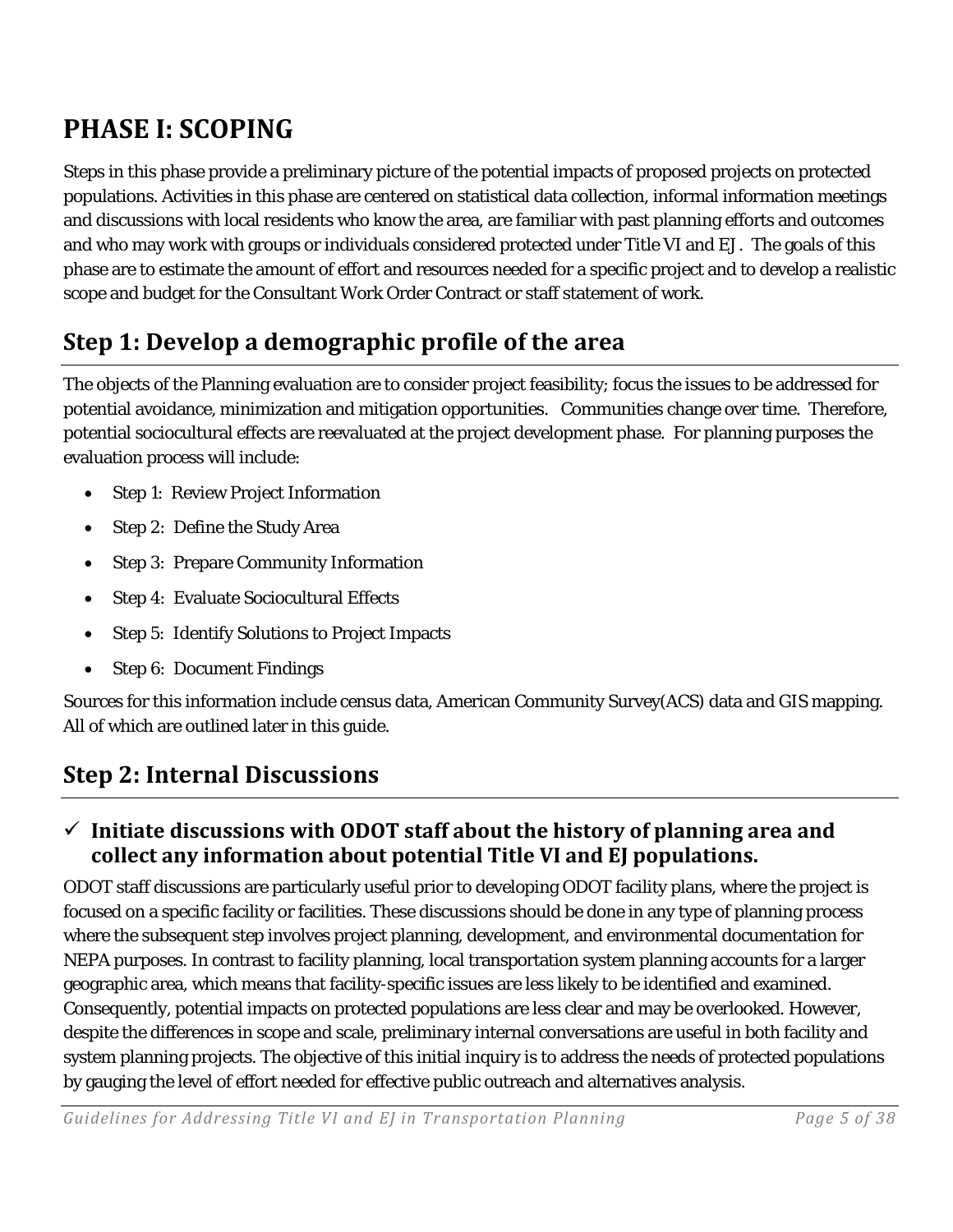

## **Questions for Internal Discussion**

- What other transportation projects have there been in the area in the last 10 years?
- Has ODOT staff worked in the area before? If so, what analysis has been done?
- Who are some ODOT staff members familiar with Title VI populations, interest groups that represent populations and issues in the study area?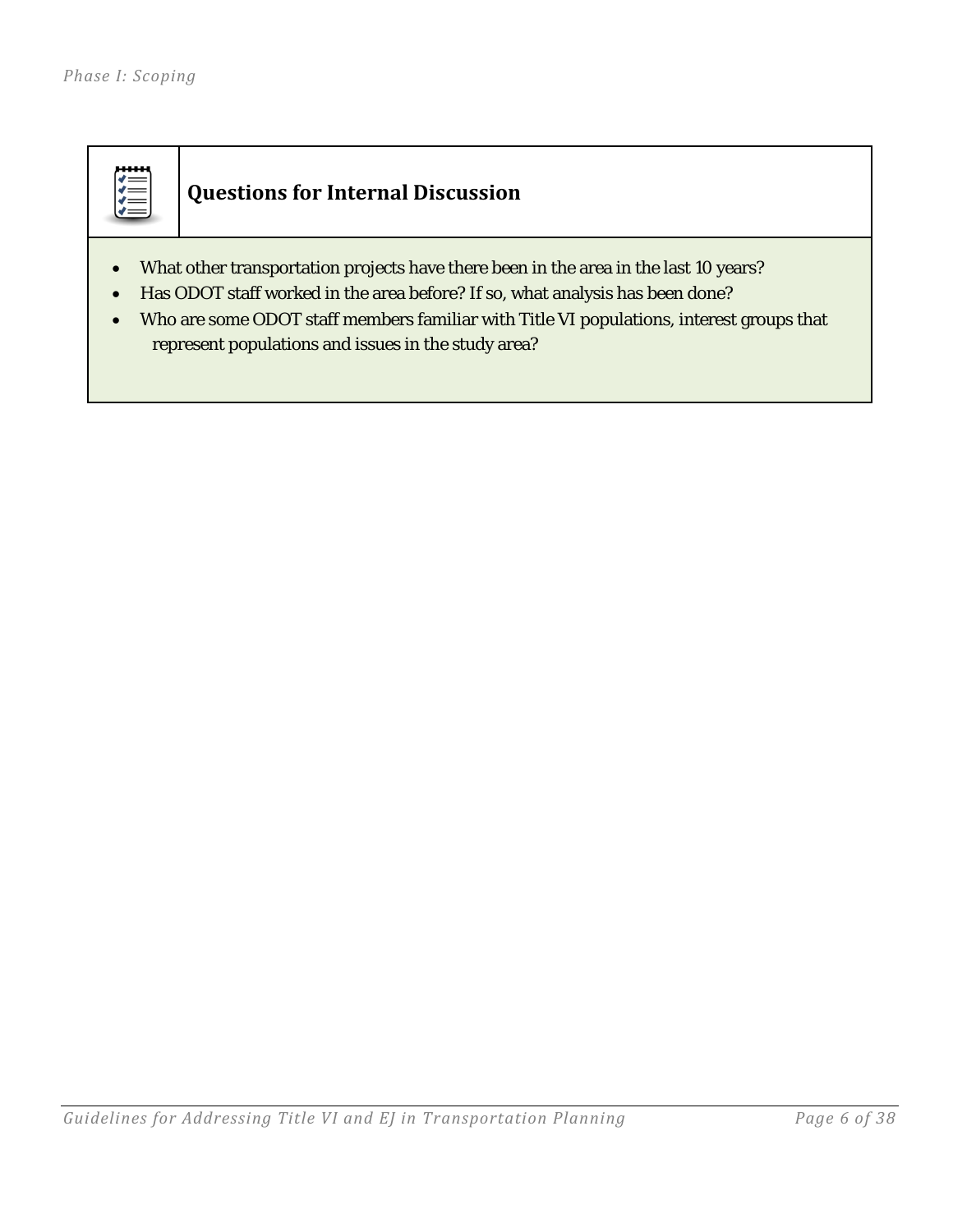## <span id="page-8-0"></span>**Step 3: External Discussions**

### $\checkmark$  Initiate discussions with local agencies about the history of planning in the study **area.**

### **Engage the Planning Consultant on the project.**

Talking to a staff member of local public agency can provide insight into the needs of protected populations and the possible harms and benefits of the proposed project. These conversations also offer ODOT staff with an opportunity to review Title VI and EJ-related objectives and reporting requirements with local staff. Another key resource is your Planning Consultant, who may be able to provide a historical overview about protected populations and past planning projects based on their experience in the study area.



## **Questions for External Discussion**

- What other planning projects have been conducted in the area in the last 10 years that may have had an associated demographic analysis? Examples of relevant planning studies include housing needs analysis, economic development studies, school facilities plans, transit plans, and, potentially, subarea plans.
- Is there any history of controversial projects in the area? Examples include projects that involved residential or business displacement, mitigated environmental impacts, conflicts with property rights, and other disputed elements.
- Have there been complaints about outreach related to past projects?
- Were Title VI and EJ considerations specifically incorporated in past efforts?

*Note: The focus of these questions is not limited to past ODOT plans and projects, or local transportationrelated planning generally, but should encompass any past or current planning projects that may provide insight into the demographic composition and experiences of the community. Answers to these questions should provide the Planning Project Manager additional perspective when setting project objectives associated with Title VI, EJ, and associated federal reporting requirements.*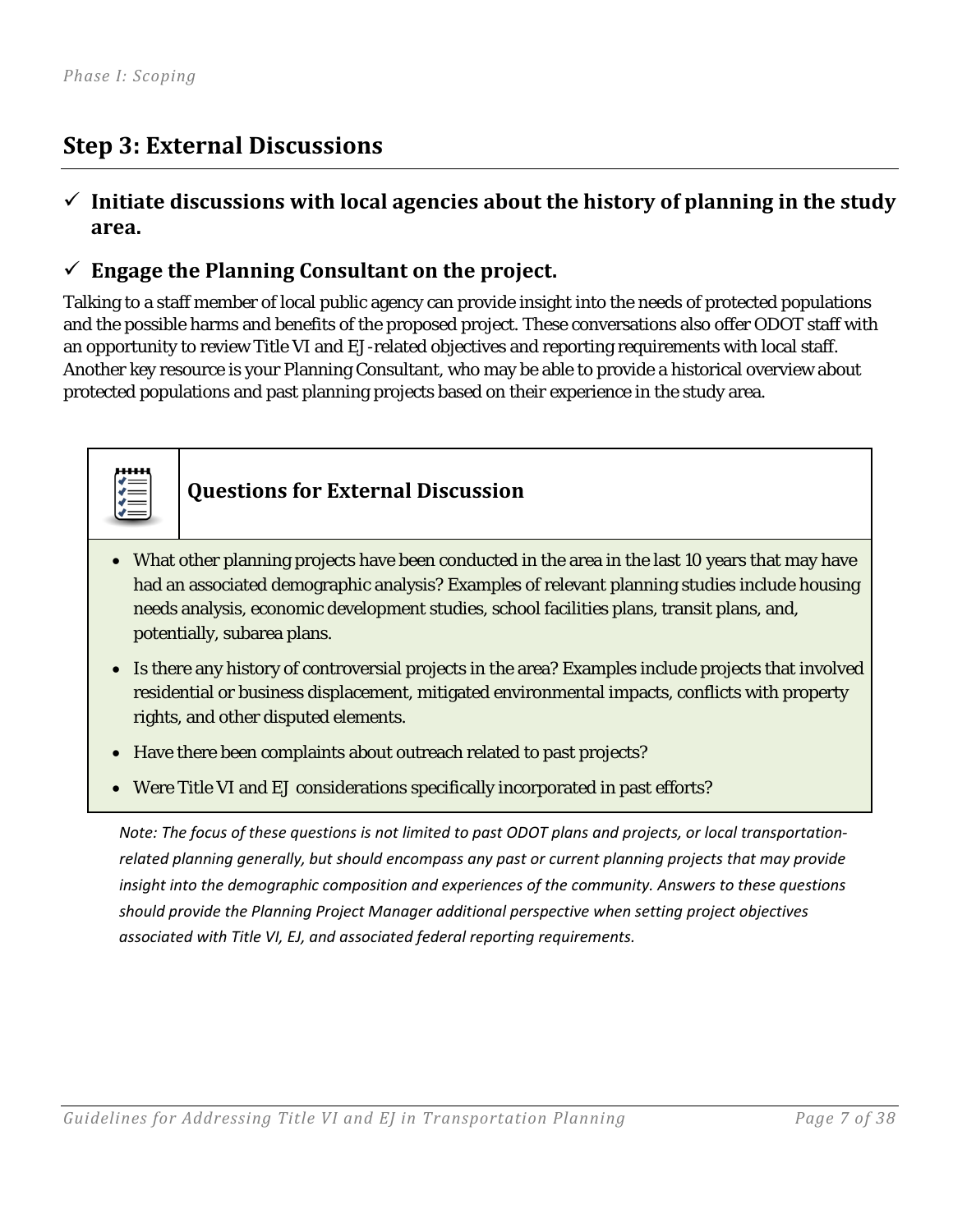## <span id="page-9-0"></span>**Step 4: Level of Effort Determination & Drafting the Statement of Work**

### $\checkmark$  Reference findings from internal and external discussions in the project **background and project objectives sections of the statement of work.**

### **Reflect findings from internal and external discussions in the statement of work tasks.**

Each project statement of work (SOW) will have language that states that the project will "meet the requirements of" Title VI and address EJ directives. The language will indicate that demographic analysis will be required to help define the protected populations within the study area. In addition to exploring how these directives can be addresses, this step encourages providing more specificity in the statement of work language related to the anticipated protected populations, based on initial discussions with ODOT and local public agency staff. Model SOW language is provided in Appendix A as a starting point for developing statement of work documents.

As part of drafting the SOW, the level of effort needs to be determined for two specific approach elements: the Public Involvement Analysis and Outreach and the Solution and Alternative Analysis. Public involvement efforts will be guided by types of groups identified and location (or concentrations). The approach is to determine needed demographic data and identify the Title VI and EJ populations within the study area as part of developing the public involvement plan. This information can then be used in the existing/future conditions documentation and alternative analysis steps of the project.

Questions that may assist a project manager in developing the Statement of Work are found in the checklist in this section. If there are many uncertainties related to the questions below, project statements of work should acknowledge that fact and specify that there may be unanticipated outreach needs not identified in the work tasks. Statement of work language can accommodate potential additional outreach needs either through amendments or, if enough is known about the nature of the potential uncertainty, by identifying a contingency task.



*Model Language: [Statement of Work](#page-28-1)* See Appendix A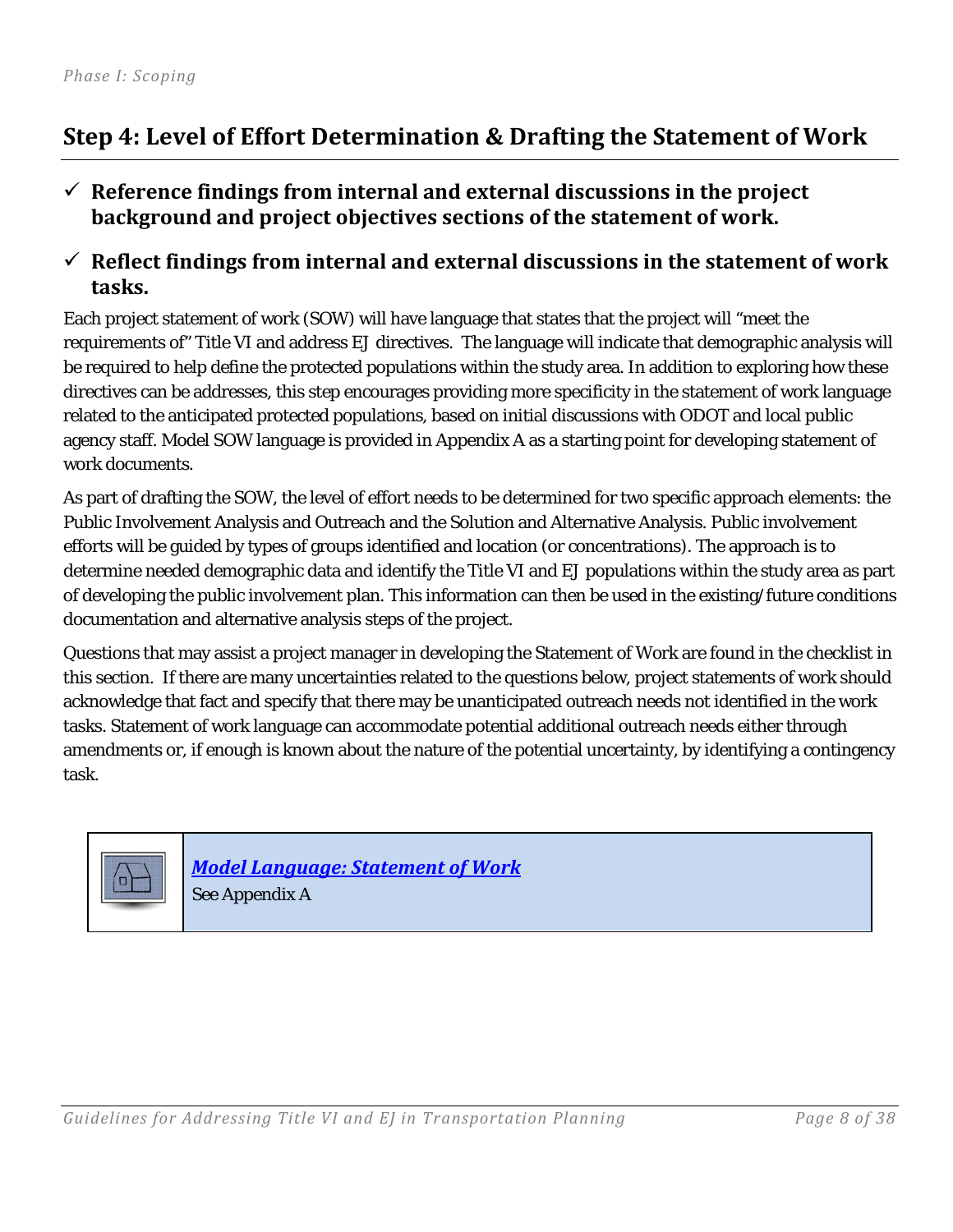

### **Considerations for Statement of Work (SOW) development:**

#### **Community Expectations**

- Is the project likely to generate a lot of public interest or to be controversial?
- Does the local partner have a structured public involvement program or established process for community engagement that is already inclusive of Title VI and EJ populations, or will this process be created for the project?

#### **Geographic Issues**

- How large is the geographic reach of the project or its likely study area?
- Are protected or sensitive populations that are expected to be found in the study area relatively few and concentrated, or dispersed?

#### **Translation Needs/Costs**

- Are there non-English speaking populations that will require translation services? Given an estimation of this population in the study area, estimate the extent of translation service needed, e.g., translation of all or some online and printed materials, translators at all meetings or only upon request.
- Will translation services be provided by ODOT, local partners, consultants, or a combination of these possibilities? What types of media will be employed for the planning effort (meetings, print, electronic media) and at what level of sufficiency to the meet anticipated project needs?

#### **Availability of Local Demographic Data**

• Are there recent planning studies that include demographic information in sufficient detail and applicability to the current transportation planning project to eliminate or reduce the need for additional research?

#### **Availability of Demographic and Travel Information through Local Panning and Social Service Agencies and Non-Profit Organizations**

• Do local jurisdiction planning departments and/or local or regional transportation or social service agencies have existing data that can be easily accessed /analyzed for purposes of the project?

*See Relevant Organizations list in Phase II.*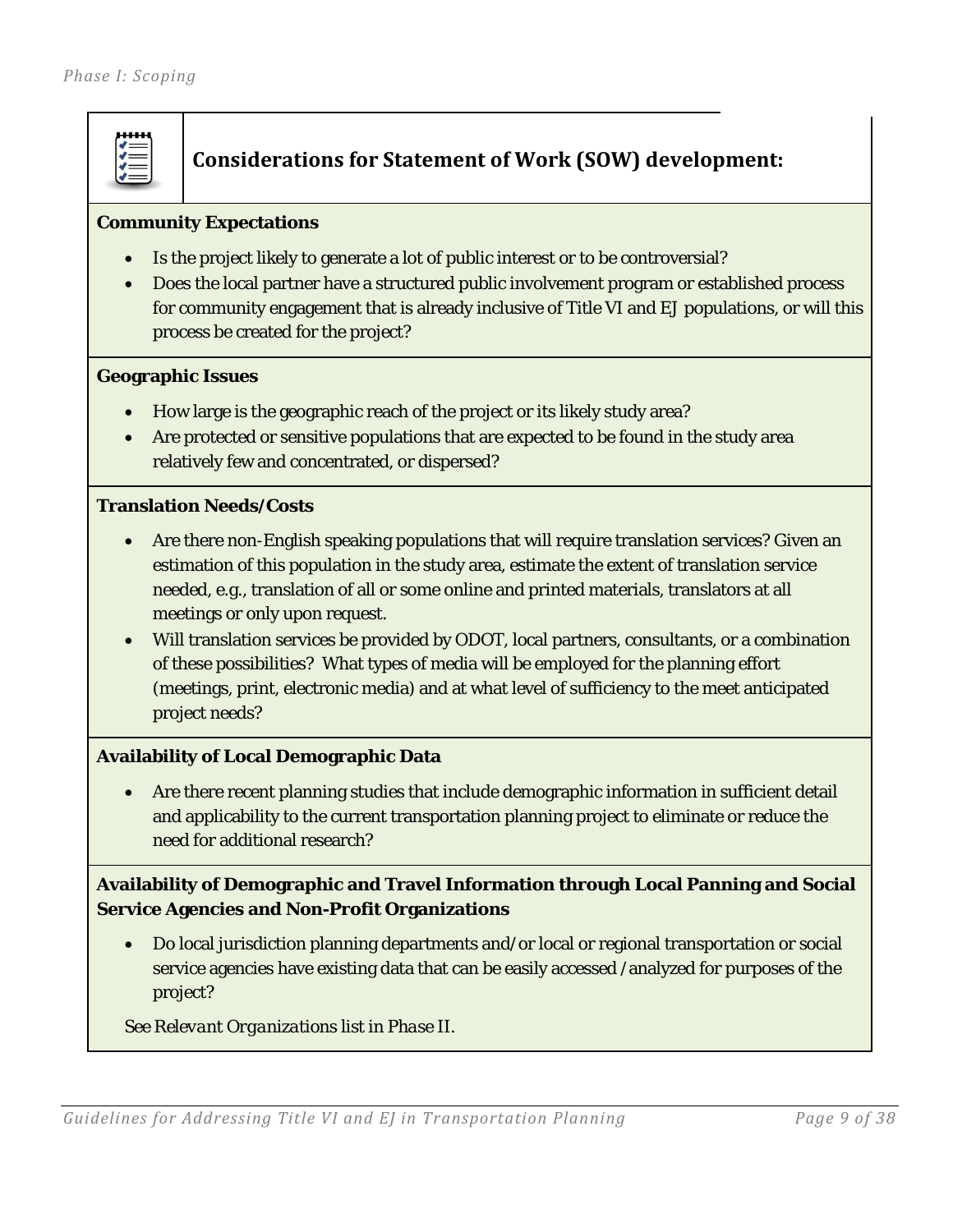

#### **Considerations for Statement of Work (SOW) development:**

(continued from page 8)

#### **GIS/mapping needs and capabilities**

- Confirm that consultants have the capabilities to map Census data and any other data provided by project team members or from other sources. This includes incorporating GIS files from other sources (and possibly different versions of GIS) and/or manually entering data into GIS such as key destinations for low-income populations in the study area seeking social services.
- If local partners are assigned mapping tasks for project budget and/or other purposes, do they have the mapping capabilities described above "in house"? If not refer them to ODOT's EJ Mapping or the EPA mapping site.



### **Title VI and EJ Background**

**Title VI of the 1964 Civil Rights Act**  https://www.oregon.gov/ODOT/Business/OCR/Documents/ titlevi of the 1964 civil rights act.pdf

#### **FHWA Title VI Related Authorities**

https://www.fhwa.dot.gov/civilrights/programs/tvi.cfm

**ODOT Title VI Nondiscrimination Statement** 

https://www.oregon.gov/ODOT/Business/OCR/Pages/Non-Discrimination.aspx

#### **ODOT Title VI Non-Discrimination Program Plan, November 2013**

https://www.oregon.gov/ODOT/Business/OCR/Pages/Non-Discrimination.aspx

**Title VI Guidance for Transportation Planning (July 2009), ODOT TDD**  https://www.oregon.gov/ODOT/Planning/Documents/Title-VI-Guidelines-Transportation-Planning.pdf

**Western States Peer Exchange Standards – Creation of Uniform Data Collection Standards** 

https://www.oregon.gov/ODOT/Business/OCR/Pages/Non-Discrimination.aspx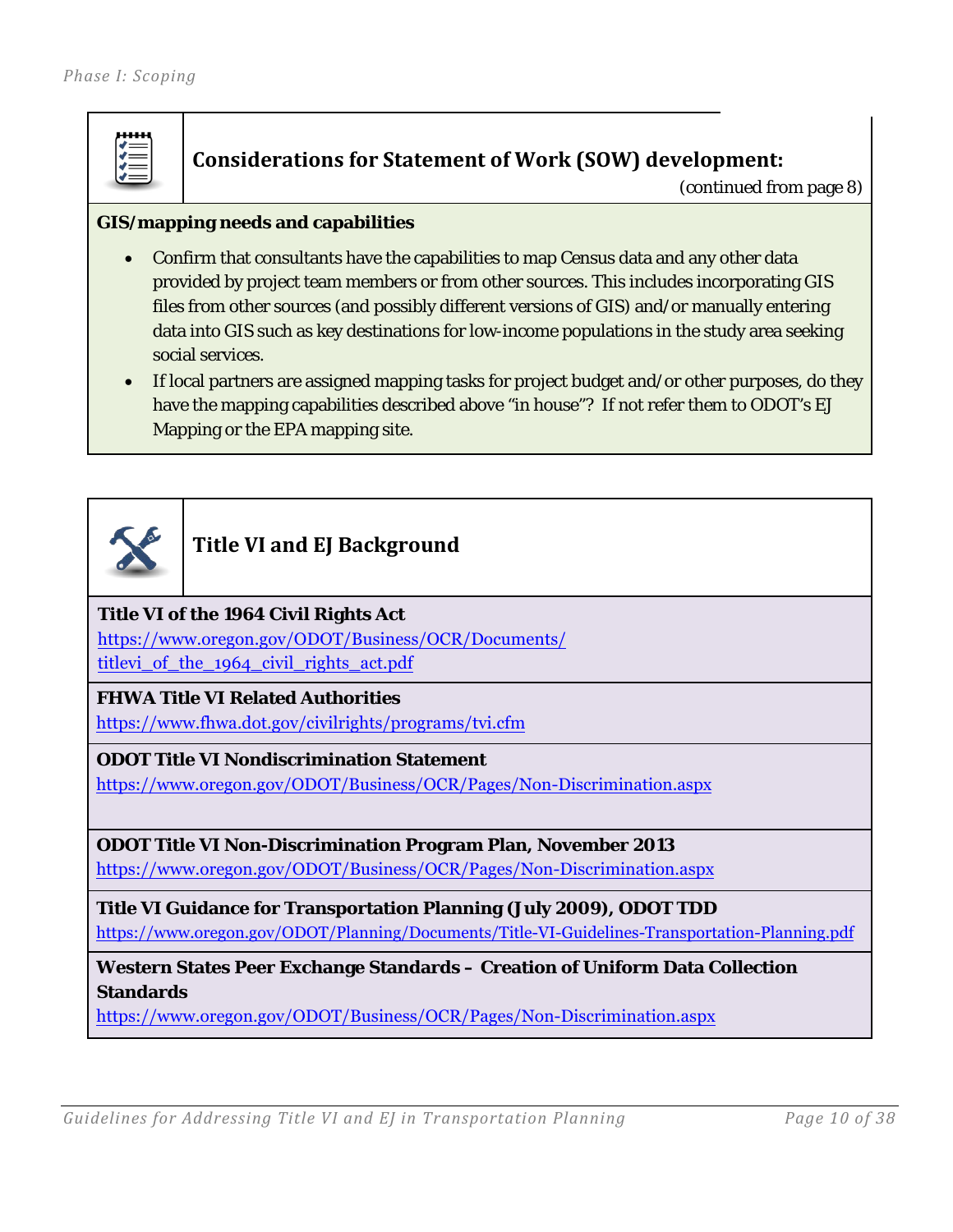## <span id="page-12-0"></span>**PHASE II: PUBLIC INVOLVEMENT ANALYSIS AND OUTREACH**

In order to ensure a strong level public involvement during the course of the planning project, planners should cognizant of the characteristics of the community. It is helpful to know the demographics of the study area and assess community factors that may translate to local transportation-related needs. To this end, once the Notice to Proceed (NTP) is provided (or the project process begins, if a consultant is not being used), the Public Involvement Analysis and Outreach phase should begin with defining and identifying the Title VI and EJ populations within the study area. Information gathered during the scoping phase should inform planners of the specific groups that are protected Title VI populations in the study area. The project public involvement plan can include targeted outreach strategies that utilize data from the US Census data on these specific groups. This same data may serve as the basis for developing specific evaluation criteria in the Solution Alternatives Analysis phase of the project.

## <span id="page-12-1"></span>**Step 1: Define Populations**

## **Determine Title VI and EJ populations to be addressed.**

The Planning Project Manager should identify race characteristics (typically non-white populations) and lowincome characteristics in their study areas.

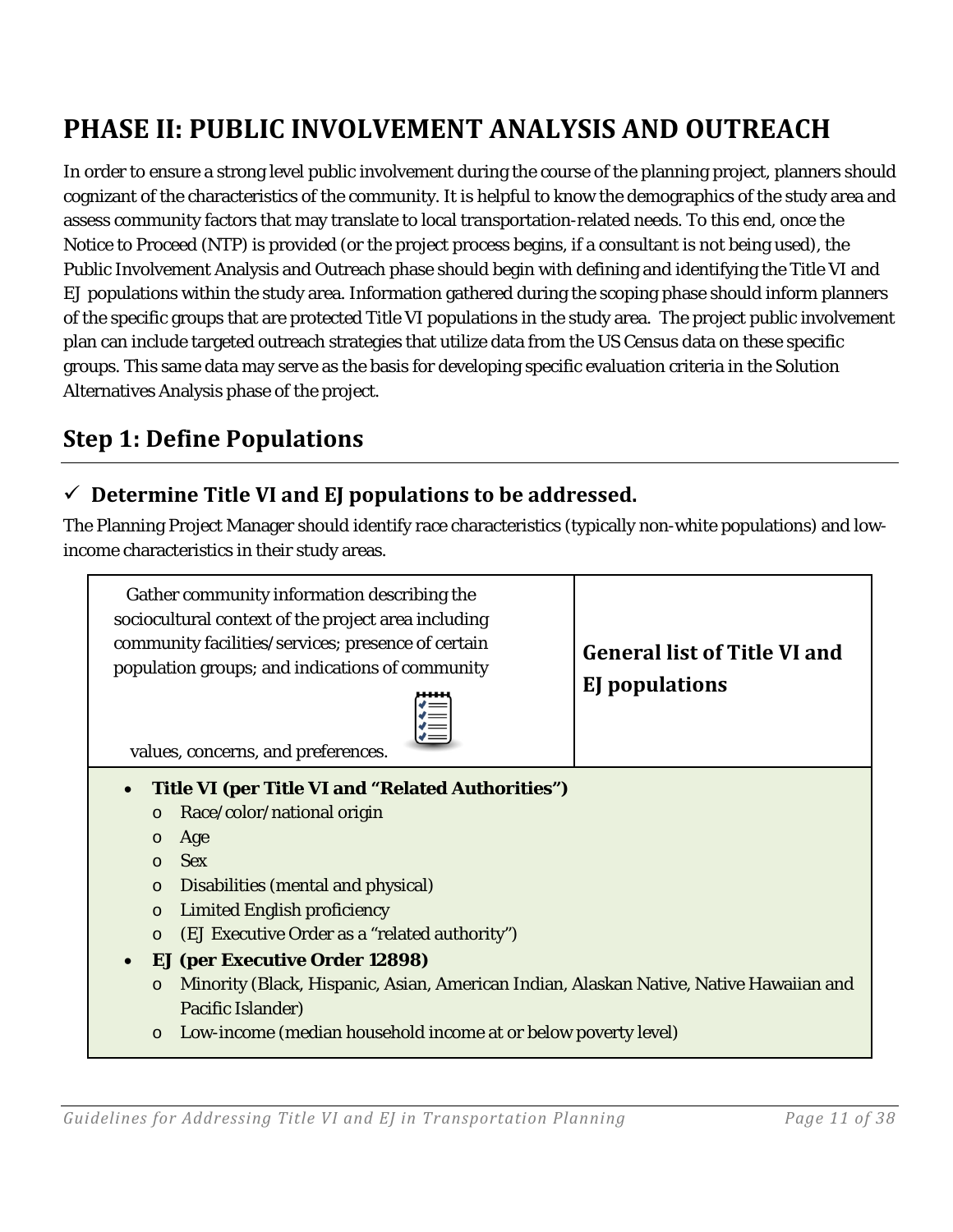

*Model Language: [Defining Populations](#page-28-2)* See Appendix A

## <span id="page-13-0"></span>**Step 2: Identify Populations**

### **Map Census data for Title VI and EJ populations for the study area.**

Mapping Title VI and EJ related information using the US Census Bureau's Tiger shape files is the most comprehensive and readily available means to illustrate where Title VI and EJ concerns may exist within any given study area. However, it should be noted that the Census data geography may not always coincide with the study area. For example, some Census data related to Title VI populations is available at a Block Group level. The data lies between the Census Tract and Block levels, and is dependent on population/density. Thus, Block Groups tend to be large in rural settings and smaller in urban settings. Large Block Groups in rural areas potentially compromise how helpful data at this level can be. In these situations, supplemental information from field surveys and social service providers may help hone identification of protected populations.

ODOT currently has an online GIS application through its TransGIS website that provides for mapping Title VI and EJ-related information at the zip code level. This level of aggregation can be a starting place for understanding the Title VI and EJ characteristics of a project study area. However, it is probably not detailed enough to help illustrate how specific project recommendations may affect those populations. The Environmental Protection Agency (EPA) also hosts an online GIS mapping resource called NEPAssist that may be useful in determining area characteristics. Some of their data is available at the Tract and Block level and includes information from the American Communities Survey (ACS).

Links to these tools are available on the next page of this guidance.



## **Considerations for Analysis**

#### **Extent of Title VI and EJ populations being studied**

• What populations were tentatively identified during scoping discussions in the study area and what resources are necessary to document these populations?

*See links to the list of Title VI and EJ populations in Step 1 and available resources under "Prepare Public Involvement Plan" in Step 3.*

• Is information available at only the Census Tract level, or is it available at the smaller Census Block Group level?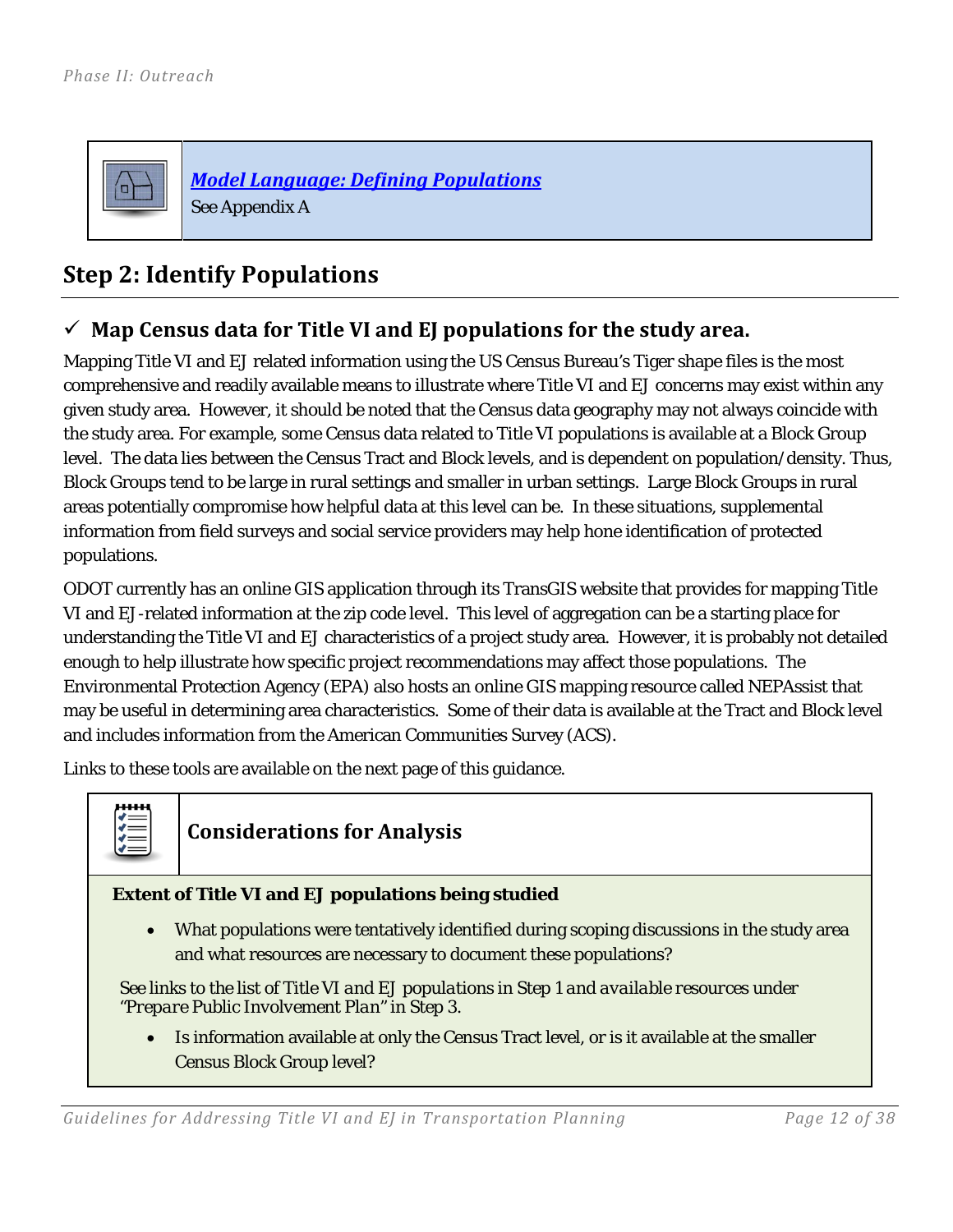## **Considerations for Analysis**

• How closely does Census geography coincide with the project study area? If they do not coincide closely, this should be acknowledged in the text of the technical memoranda. As feasible or reasonable, make approximations about the percentage of the population within the project study area using a set of stated/supported assumptions and GIS.



*Model Language: [Mapping Census Data](#page-29-0)*

See Appendix A



## **Resources: Mapping Title VI and EJ Populations**

**Title VI Plan (2013),** *pp. 15-17 Data Collection* 

https://www.oregon.gov/ODOT/Business/OCR/Pages/Non-Discrimination.aspx

**TransGIS (EJ layer nested under Boundary layer)**

https://gis.odot.state.or.us/transgis/

#### **Environmental Protection Agency – NEPAssist mapping tool**

https://nepassisttool.epa.gov/nepassist/nepamap.aspx?wherestr=Oregon

#### **US Census Data**

#### https://www.census.gov/

The Decennial Census (DC) is conducted every ten years and the American Community Survey (ACS), is conducted in the years between the Decennial Census. These efforts provide extensive demographic data. ACS data tends to be available at larger, less detailed levels of geography than Decennial Census data. These differences present a trade-off between data that is more recent and data that is more detailed. The following demographic data is generally available at the Census Tract level in ACS 5-year Estimates and at the Census Block Group level in Decennial Census 100% data.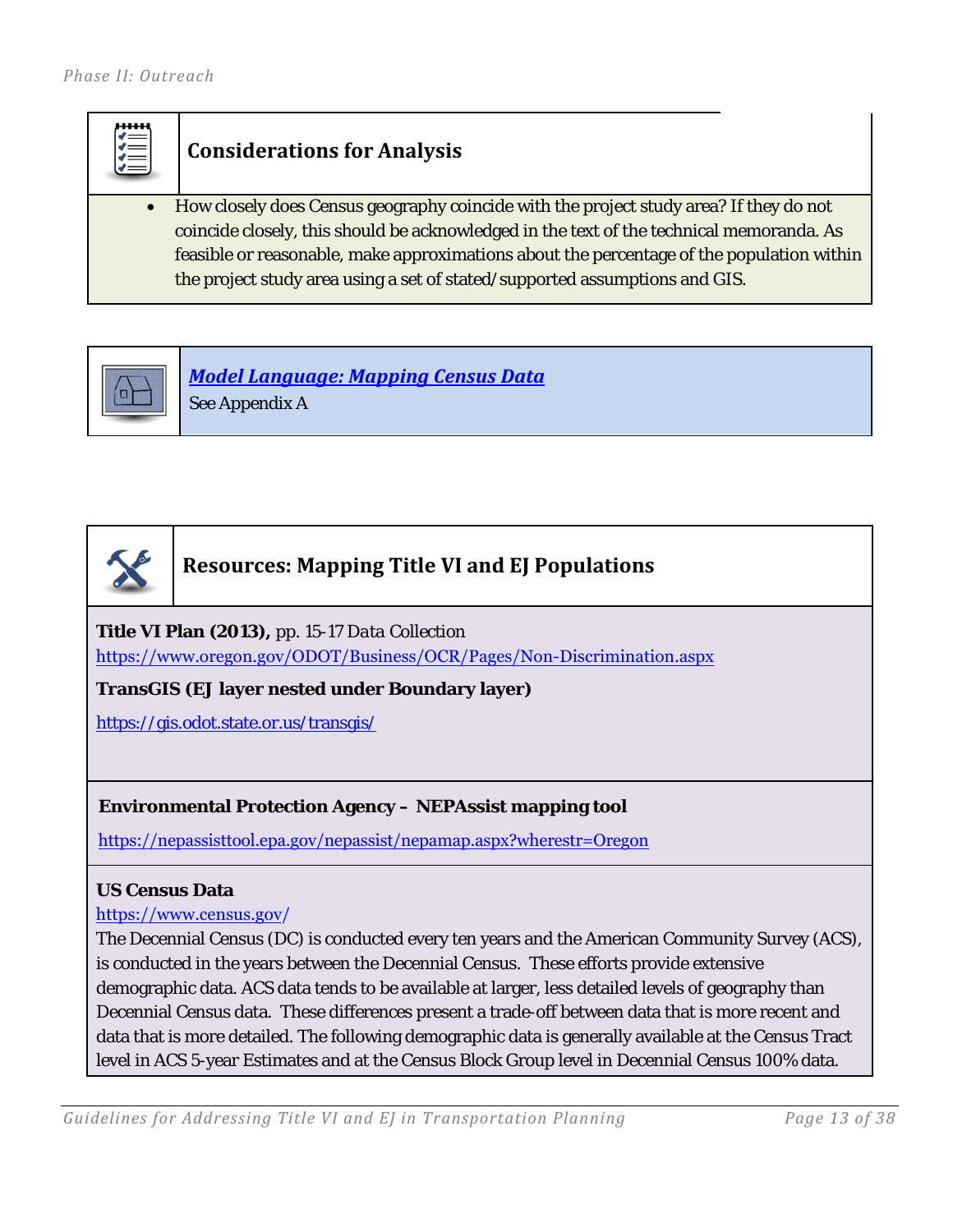

## **Resources: Mapping Title VI and EJ Populations**

However, data availability may vary from survey to survey as may the data file names.

#### *Step-By-Step Instructions:*

- 1. Navigate to American Fact Finder, Advanced Search: https://factfinder.census.gov/faces/nav/jsf/pages/searchresults.xhtml?refresh=t
- 2. Enter county, state, and Census geography (Census Tract or Census Block Group) for the study area.
- 3. Set topic for race, age, sex, disabilities, language spoken at home, or poverty and search files.
	- **Race/color/national origin** All who did not identify as White Non-Hispanic
		- o DC: Race Alone or in Combination and Hispanic or Latino (Summary File 1 (SF1), 100% Data, QT-P6, Decennial Census)
		- o ACS: Race (File B02001, ACS 5-Year Estimates; note: but only White Alone, not White Non-Hispanic/Latino)
	- **Age** 18 years and younger/65 years and older
		- o DC: Single Years of Age and Sex (Summary File 1 (SF1), 100% Data, QT-P2 in Decennial Census)
		- o ACS: Age and Sex (File S0101, ACS 5-Year Estimates)
		- o ACS: Population 65 Years and Over in the United States (File S0103, ACS 5-Year Estimates)
	- **Sex** Female and male
		- o DC: Age Groups and Sex (Summary File 1 (SF1), 100% Data, QT-P1, Decennial Census)
		- o ACS: Age and Sex (File S0101, ACS 5-Year Estimates)
	- **Disabilities** Sensory, physical, mental, self-care, go-outside-the-home, or employment disability, 5 years and older
		- o DC: Disability by Status by Sex (Summary File 1 (SF3), Sample Data, QT-P21, Decennial Census; note: data for 2000 Census but not 2010 Census)
		- o ACS: No recent ACS data
	- **Limited English proficiency** Did not speak any English (spoke English less than very well), 5 years and older
		- o DC: No recent Decennial Census data
		- o ACS: Language Spoken at Home (File S1601, ACS 5-Year Estimates)
	- **Low-income** Income at or below federal poverty level (individuals/households/families with poverty status in last 12 months)
		- o DC: No recent Decennial Census data
		- o ACS: Poverty Status in the Past 12 Months (File S1701, ACS 5-year estimates)

### **Determine "Concentration" of Title VI and EJ populations.**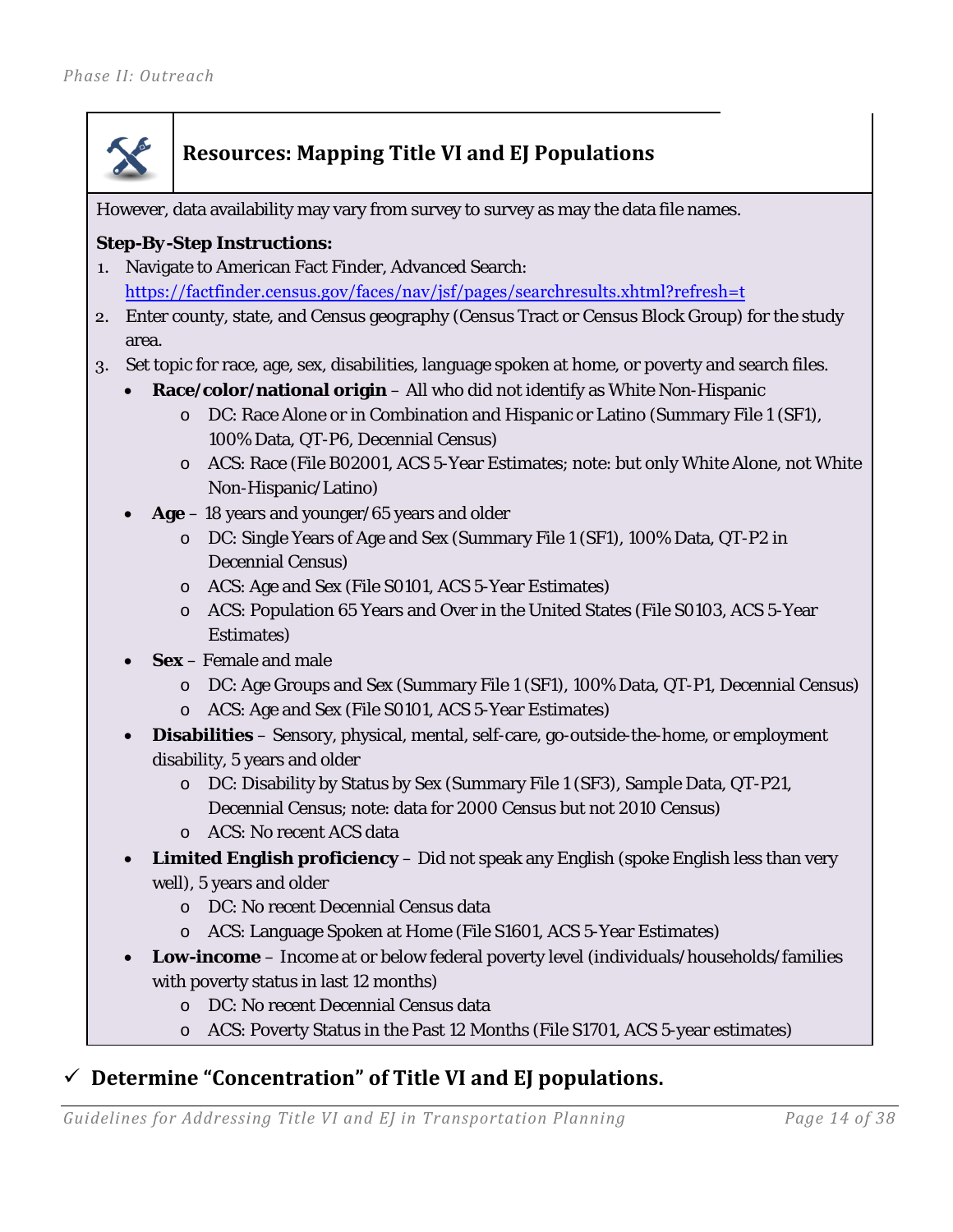#### *Phase II: Outreach*

Analysis of the Census data should lead to some conclusions regarding potential concentrations of Title VI and EJ populations in the planning project area. Ways in which to illustrate the concentrations of specific groups include comparisons to city, county, or state averages and mapping the location of highest/lowest percentages (continued from page 12) within the study area. With this step, general conclusions can be made regarding the significance or relevance of identified groups in terms of level or type of effort in public outreach activities and, later in the process, how possible transportation solutions may disproportionately impact or benefit these populations.





# **Options for Defining Concentrations of Mapped Populations**

Percentages in Census Block Group or Tract that are:

- Above city average
- Above county average
- Above state average
- Highest in the plan/project area



### **Existing Conditions Information**

In the field, identify housing and services that potentially have concentrations of occupancy by minority, immigrant, young, senior, disabled, predominantly male or female, and/or low-income populations.

- Multi-family housing
- Manufactured home parks
- (Farm)worker housing
- Residential and care facilities
- Retirement homes/communities
- Shelters and missions
- Tribal facilities and land holdings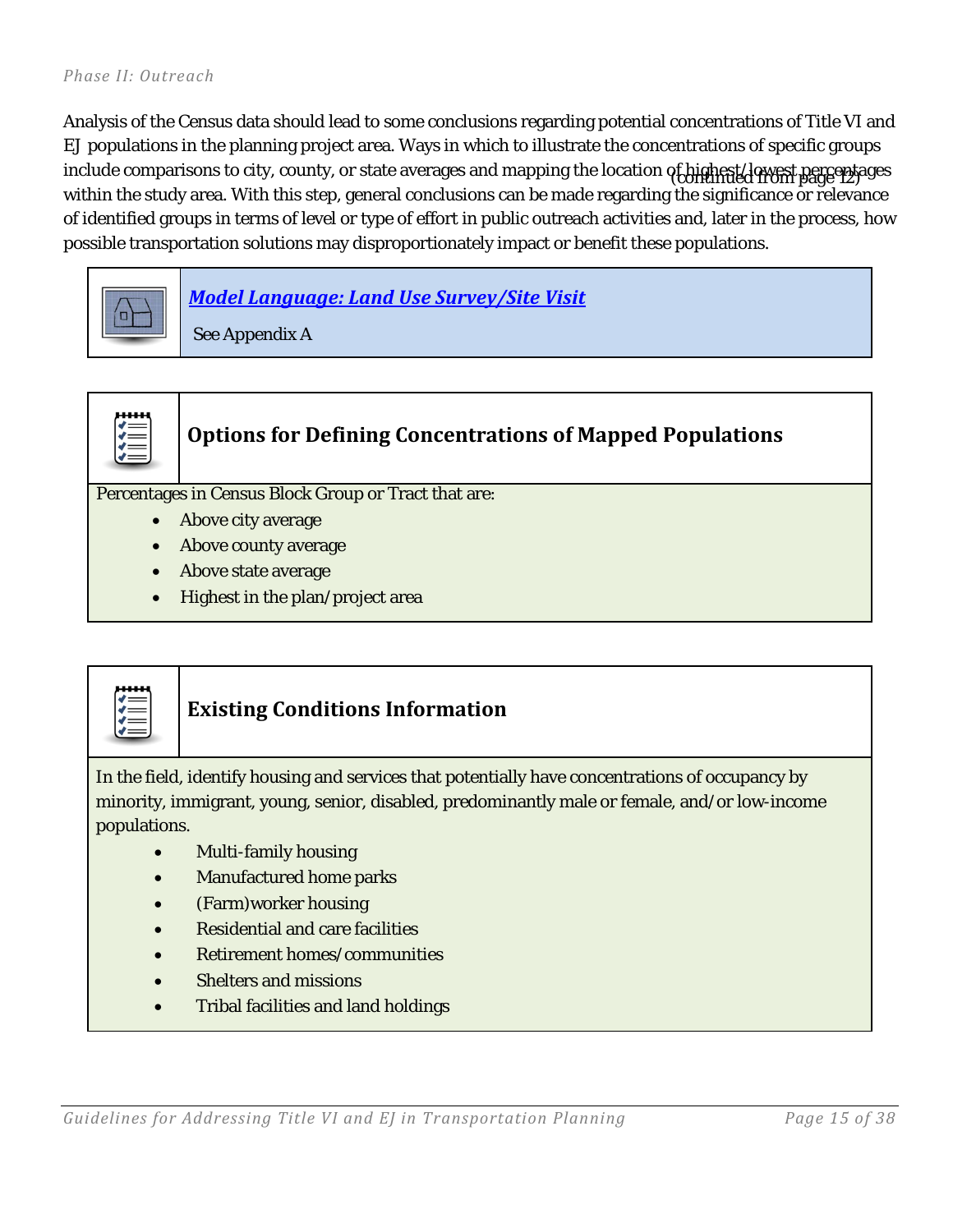### **Consult with local transportation and social service organizations (as applicable) to identify concentrations of Title VI and EJ populations in the study area and map these findings (in GIS).**

The Planning Project Manager may determine that contacting local organizations may yield relevant information regarding facilities used by Title VI and EJ populations. There may be situations where census data, field observations, and other existing conditions do not provide a clear picture regarding the presence or needs of Title VI and EJ populations. In these cases, the Planning Project Manager may deem it appropriate to contact select community organizations about potential concentrations of Title VI populations in the study area to further identify key land uses and transportation facilities and services accessed/used by these populations.



*Model Language: [Consulting with Other Providers](#page-29-2)* See Appendix A



### **Relevant Organizations**

Organizations that may have information pertaining to Title VI and EJ populations include:

- Transit agencies
- Other public or non-profit transportation service providers
- Health care providers
- City/County health and human services
- City/County housing services
- State or local police
- State public assistance/social service agencies
- School districts (K-12) and community colleges
- Educational service organizations (e.g., Head Start)
- Affordable housing advocacy organizations
- Charitable organizations (e.g., United Way, Salvation Army)
- Faith-based organizations
- City/County disability support programs and advisory committees
- Other City/County advisory committees
- Disability advocacy organizations (e.g., the Arc)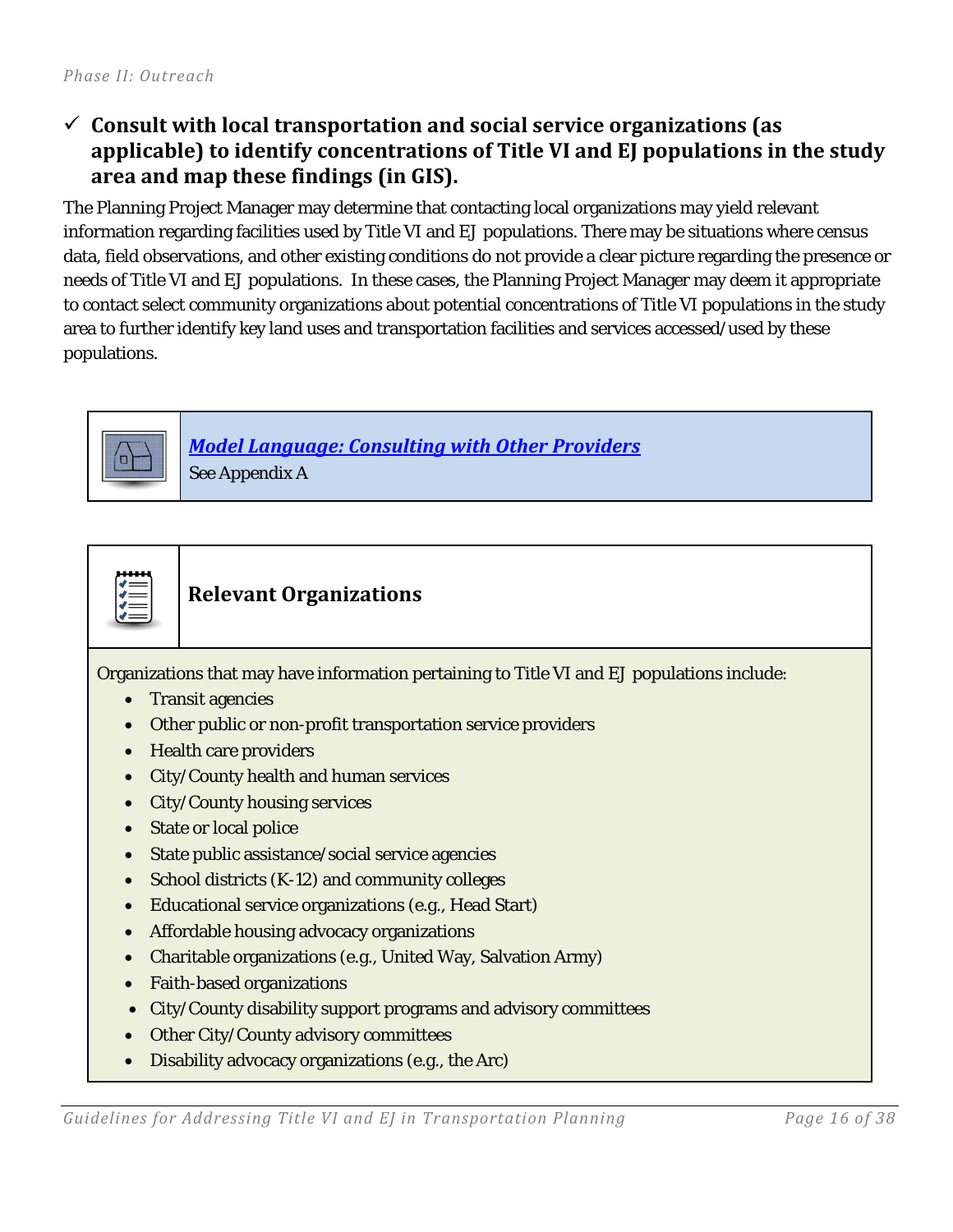## **Relevant Organizations**

- Race- or nationality-based community organizations
- State refugee coordinators
- Immigrant aid organizations
- Tribal governments
- Labor unions, industry groups, business associations

## <span id="page-18-0"></span>**Step 3: Prepare Public Involvement Plan**

#### **Prepare a Public Involvement Plan**

The public outreach requirements in a statement of work should include drafting a plan or strategy that identifies specific project requirements. The project Public Involvement Plan (PIP) referred to in this document may also be called a Stakeholder Involvement Strategy (SIS) or some hybrid of the two titles. The PIP/SIS should present findings based on Census data and mapping, land use surveys, site visits, and various consultations. The plan should clearly state how the proposed public outreach strategies and the previous two steps are connected.



*[Model Language: Public Involvement Plan](#page-30-0)* See Appendix A

## **Considerations for Public Involvement**

Strategies to engage protected populations and elements to incorporate into a public involvement plan may include items listed below:

- Involve members of identified Title VI populations, members of organizations representing Title VI populations, and/or social service provider staff on advisory committees.
- Use targeted media and outlets (e.g., community newspapers, newspapers in languages other than English, radio programs and websites, flyers sent home from school with students, flyers posted places like housing developments, social service offices, transit stops/centers, and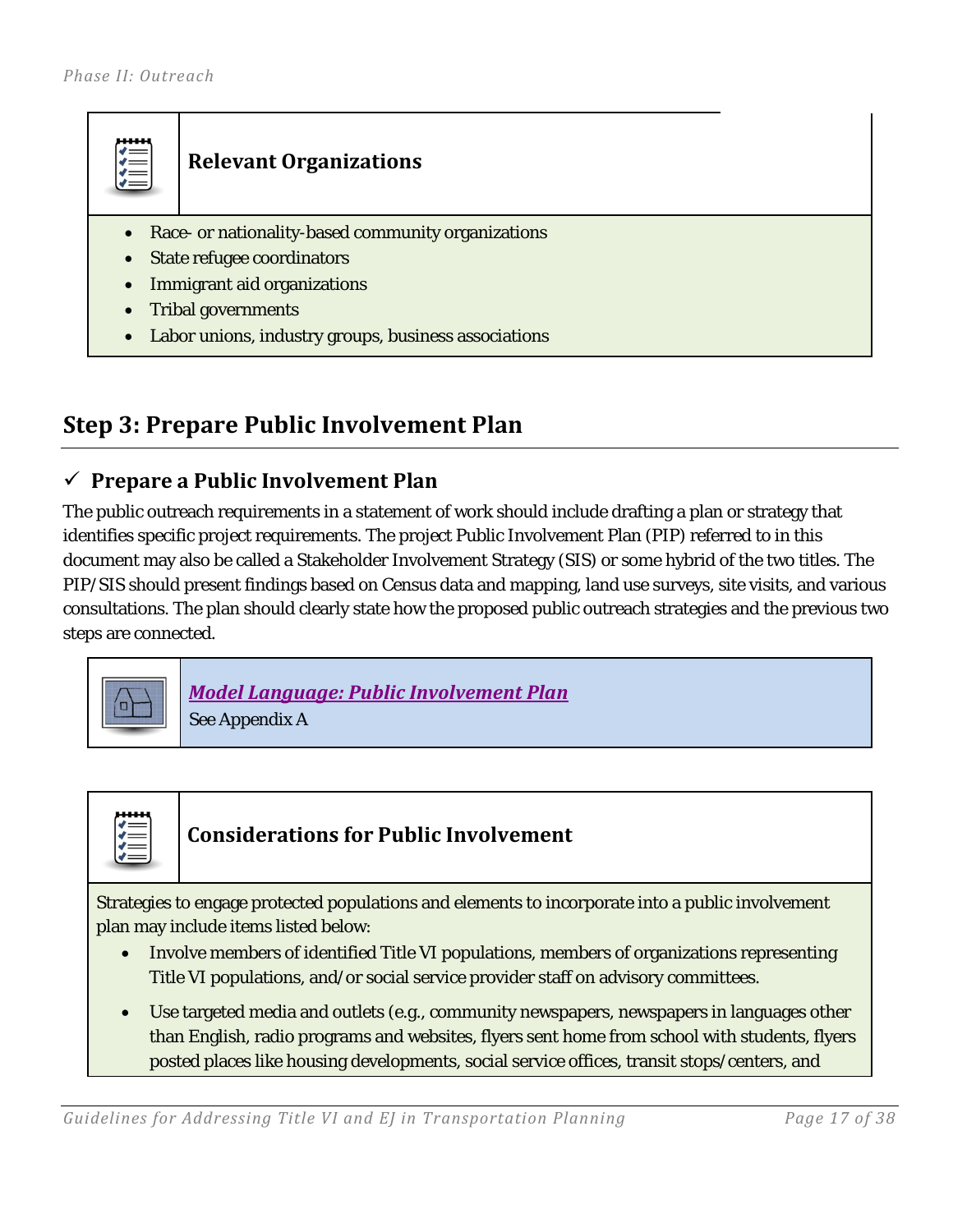

## **Considerations for Public Involvement**

(continued from page 16)

grocery stores).

- Choose appropriate meeting times, dates, and locations.
- Determine if protected populations in the study area have certain characteristics (e.g., singleparent households, seasonal workers, faith-based observances, age-related accessibility challenges) that may influence the choice of venue, date, or time of project-related meetings.
- Identify if there are logical areas within the project study area that are frequented, or can be easily accessed, by those populations that are likely/potentially going to be impacted by project recommendations and outcomes.
- Hold meetings in locations where identified populations congregate, including meetings and events held at community sites (e.g., places of worship, schools, local businesses, and other gathering places). Choose locations that are accessible by transit, walking or biking.
- Request to be put on the agenda(s) of regularly scheduled community, civic and business group meetings and ensure attendance of planning project representatives at community events.
- Determine if the project's public involvement plan will need to be found consistent with the local jurisdiction's policies and practices and/or if it will it need to be deemed acceptable to local partner(s).



## **Resources: Preparing a Public Involvement Plan**

#### **ODOT Title VI Plan (November 2013)**

https://www.oregon.gov/ODOT/Planning/Documents/Title-VI-Guidelines-Transportation-Planning.pdf

- Public Participation Plan, Environmental Justice Plan, and Language Access Plan
- Public Involvement Plan Template and Checklists (appendix)

## **International Association for Public Participation (IAP2)**

https://iap2usa.org/

- Tools and information to conduct public participation processes
- Online resource are available to members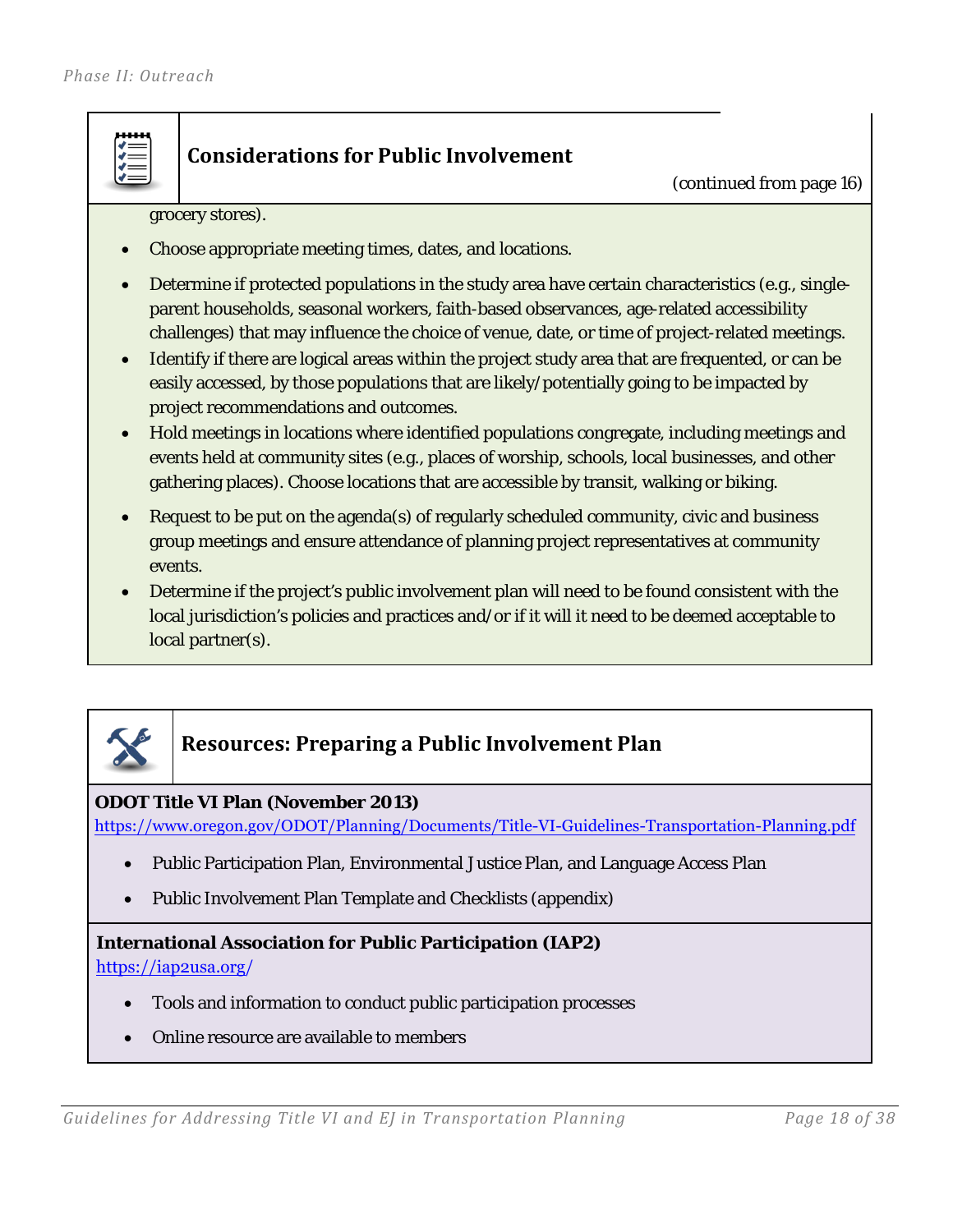## **Resources: Preparing a Public Involvement Plan**

#### **Oregon Chapter, American Planning Association (OAPA)**

http://www.oregonapa.org/

The OAPA Women and Diversity in Planning Committee provides forums on a variety of topics including conducting public outreach to diverse communities, with a focus on outreach methods and lessons learned.

#### **Metropolitan Organizations**

#### *Metro, Portland, Oregon*

*Public Engagement Guide, Final Adoption Draft (November 2013)* https://library.oregonmetro.gov/files/final\_draft\_public\_engagement\_guide\_112113.pdf

- Meeting considerations (times, locations and accessibility)
- Identifying participants
- Language discussion groups
- Local Engagement and Non-Discrimination Checklist (appendix)
- Title VI Event Form (appendix)
- Tools and Techniques Matrix (appendix)

### *Metropolitan Transportation Commission, San Francisco, California Mission-Geneva*

*Community-Based Transportation Plan (2007)*  https://mtc.ca.gov/our-work/plans-projects/equity-accessibility/community-based-transportation-plans

• Commissioning a community-based organization for developing and implementing an outreach plan

*Metropolitan Transportation Commission Public Participation Plan for the San Francisco Bay Area (2010)* 

https://mtc.ca.gov/about-mtc/public-participation/public-participation-plan

- Using media outlets to increase engagement
- Techniques for involving low-income communities and communities of color
- Techniques for involving Limited-English Proficient Populations

*Metropolitan Transportation Commission Plan for Special Language Services to Limited English Proficient Populations* 

https://mtc.ca.gov/tools-and-resources/digital-library/final-revised-plan-special-language-services-limited-english

#### **Public Involvement Firms**

Public involvement firms will be contracted as needed in consultation with the Region Planning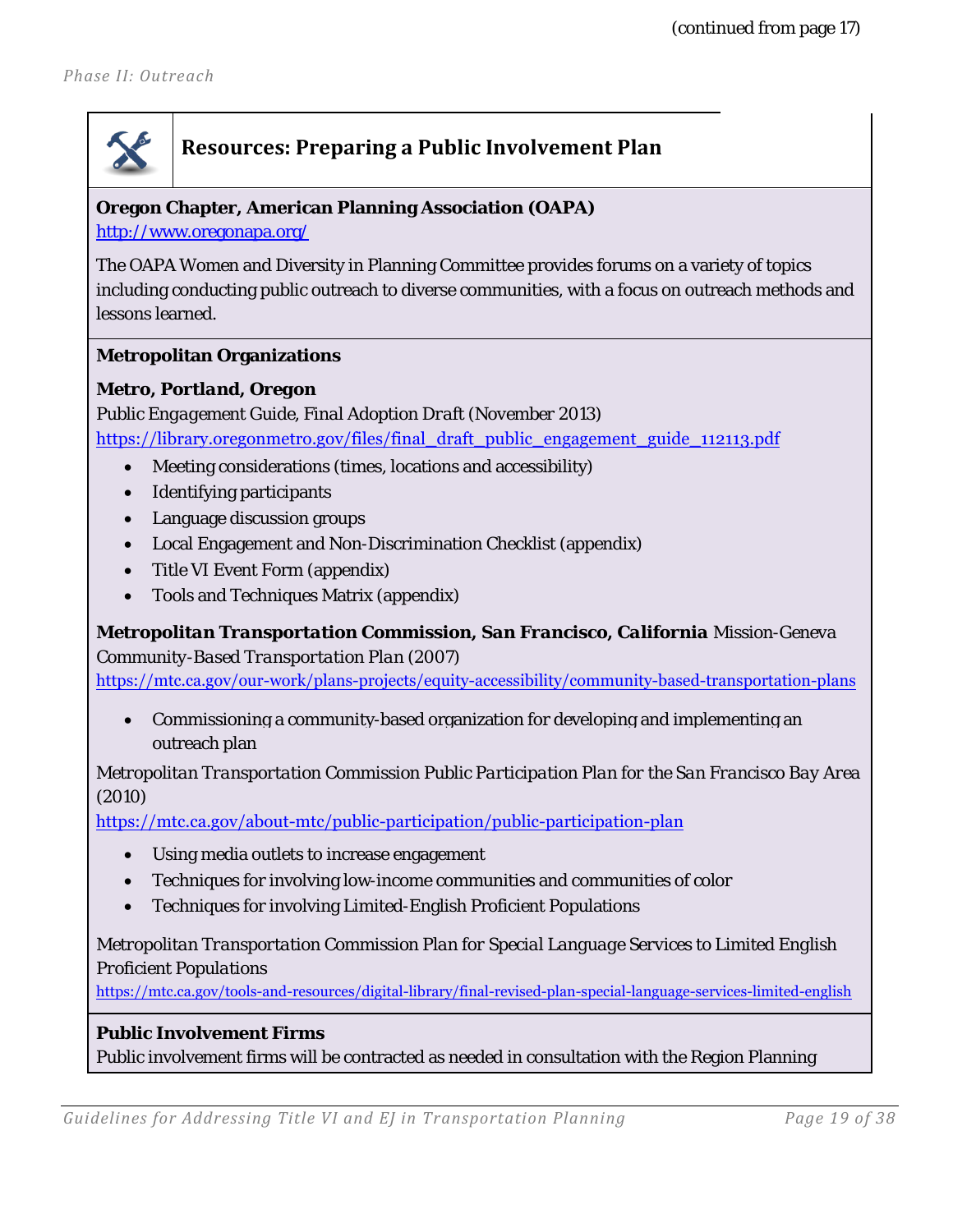

## **Resources: Preparing a Public Involvement Plan**

(continued from page 17)

Manager and the ODOT Communications Team.



## **Considerations for Enlisting a Public Involvement Firm**

#### **Title VI and EJ-related considerations in searching for a public involvement consultant:**

- Experience in "non-traditional" approaches in reaching out to Title VI and EJ populations
- Experience in working with and including Title VI and EJ populations in planning processes
- Access to translation services such as assisted-listening devices, spoken translation, braille, and sign language for public events
- Experience with "e-participation" outreach tools such as video, social networking sites, online mapping, and digital and photographic documentation
- Knowledge of, and relationships with, community engagement organizations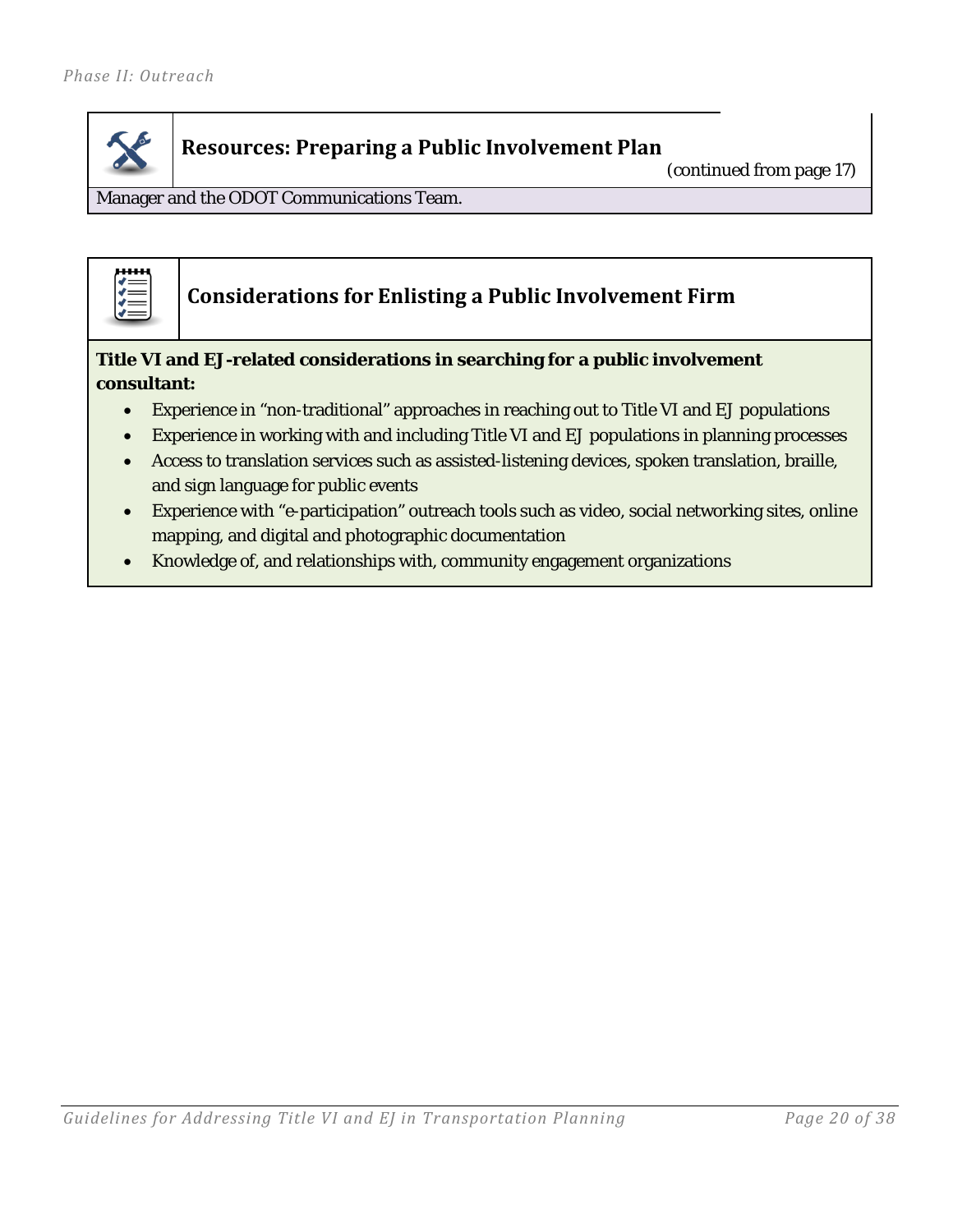## <span id="page-22-0"></span>**PHASE III: SOLUTION ALTERNATIVES ANALYSIS**

This phase relies on the previous Define Populations and Identify Population steps in the Public Involvement Analysis and Outreach Phase (Phase II). The census data and other analysis that informed the development of the Public Involvement Plan is used to describe and illustrate existing conditions as they pertain to the Title VI demographic information. This information can be used to assess and consider the potential transportation impacts and benefits to protected populations under future traffic conditions during the development of alternatives. As part of the alternatives evaluation (Step 3 of this phase), the evaluation criteria developed for determining recommended programs or projects should include their potential effect on Title VI populations.

## <span id="page-22-1"></span>**Step 1: Identify Existing Conditions and Issues**

- **Identify key destinations,transportation facilities and services used by Title VI and EJ populations in the study area**
- **Identify gaps in facilities and services or any other issues that may affect Title VI and EJ populations.**

The location of specific attractors and certain land uses (e.g., low-income housing, public, private and religiously affiliated social service providers) in relation to existing transportation facilities and public transit service should be mapped and described in this step. If necessary, a land use field survey or site visit can provide additional information to supplement data analysis and mapping, providing location-specific features (land use and transportation) that will give an indication of the location of populations with specific transportation needs. Consultations with project team and service providers will also be useful to complete an existing conditions analysis (see the Identify Populations step under Outreach). Note that these consultations, as well as field surveys and site visits, can serve multiple project objectives and may not necessarily be subtasks solely focused on documenting Title VI or EJ existing conditions. The objective is to incorporate Title VI and EJ inquiry into early project tasks where appropriate and, for this step, to formally document what is known about Title VI and EJ populations within the study area as part of the project's existing conditions analysis.



*Model Language: Existing Conditions* See Appendix A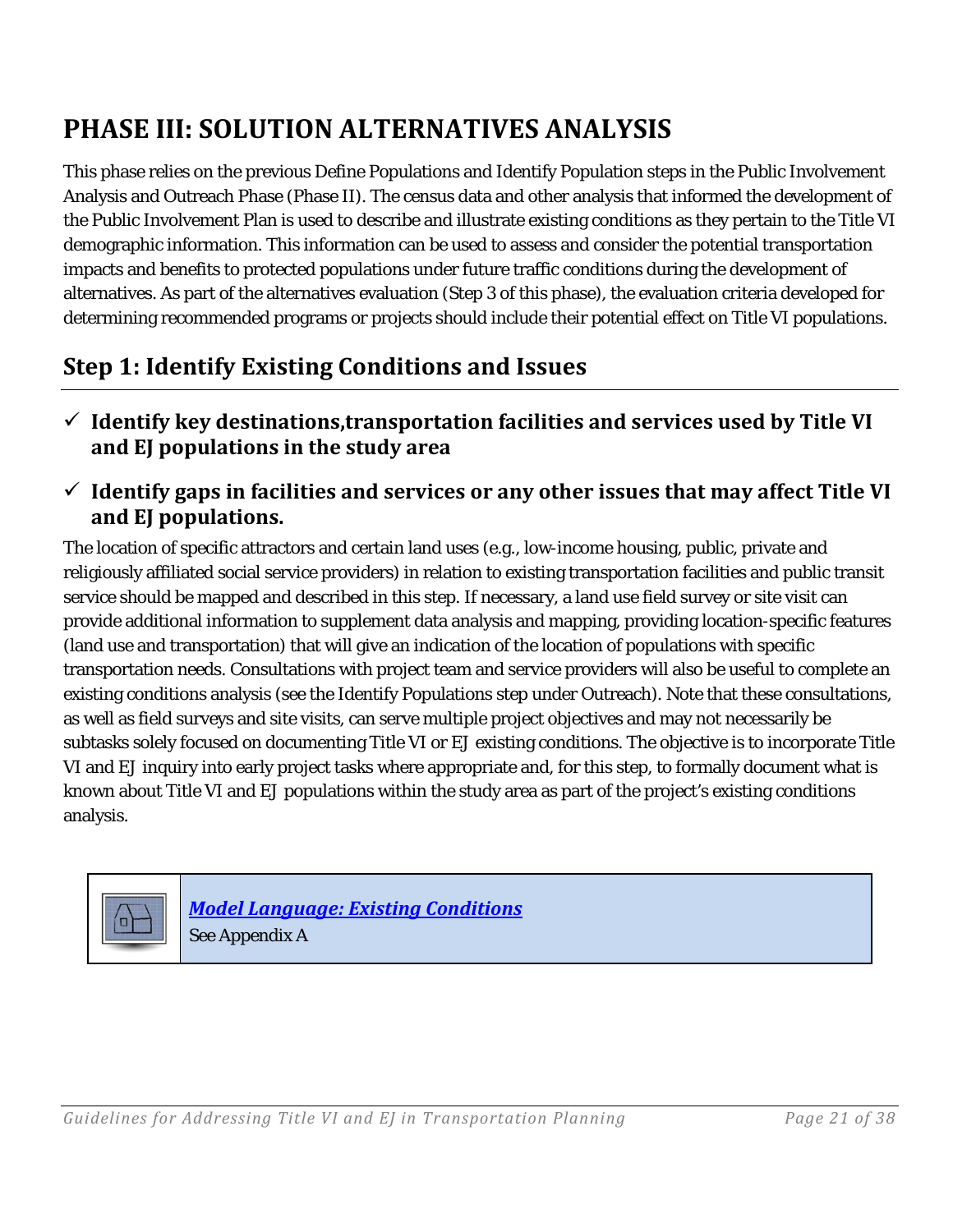## **Potential Key Attractors and Destinations**

- Grocery/specialty or ethnic grocery stores
- Ethnic restaurants
- Schools
- Senior centers
- Residential and care facilities
- Shelters and missions
- Community centers
- Places of worship
- Health and social service offices (public, non-profit)

### **Sources to Identify Existing Transportation and Land Use Facilities**  精神 **and Services**

- Consultation with project team
- Consultation with other facility/service providers in study area
- Site visits/field surveys
- Inventories of pedestrian, bicycle, and transit facilities
- Maintenance records
- Facilities with high traffic counts and/or crash counts
- Transit service plan

## <span id="page-23-0"></span>**Step 2: Determine Benefits/Impacts (Future Conditions)**

### **Identify impacts and benefits of transportation improvements for Title VI and EJ populations when developing alternatives.**

Scope requirements and work products related to future conditions analysis should include specific consideration of potential effects on Title VI and EJ populations. Common measures for assessing existing and future conditions and needs are mobility and safety performance. Existing and future conditions reports also typically address multimodal "gaps" in services and facilities that may affect transportation system accessibility. These aspects of the analysis and reporting can directly or indirectly address Title VI and EJ needs (e.g. lack of sidewalks reduces accessibility for populations who cannot drive). Considering these needs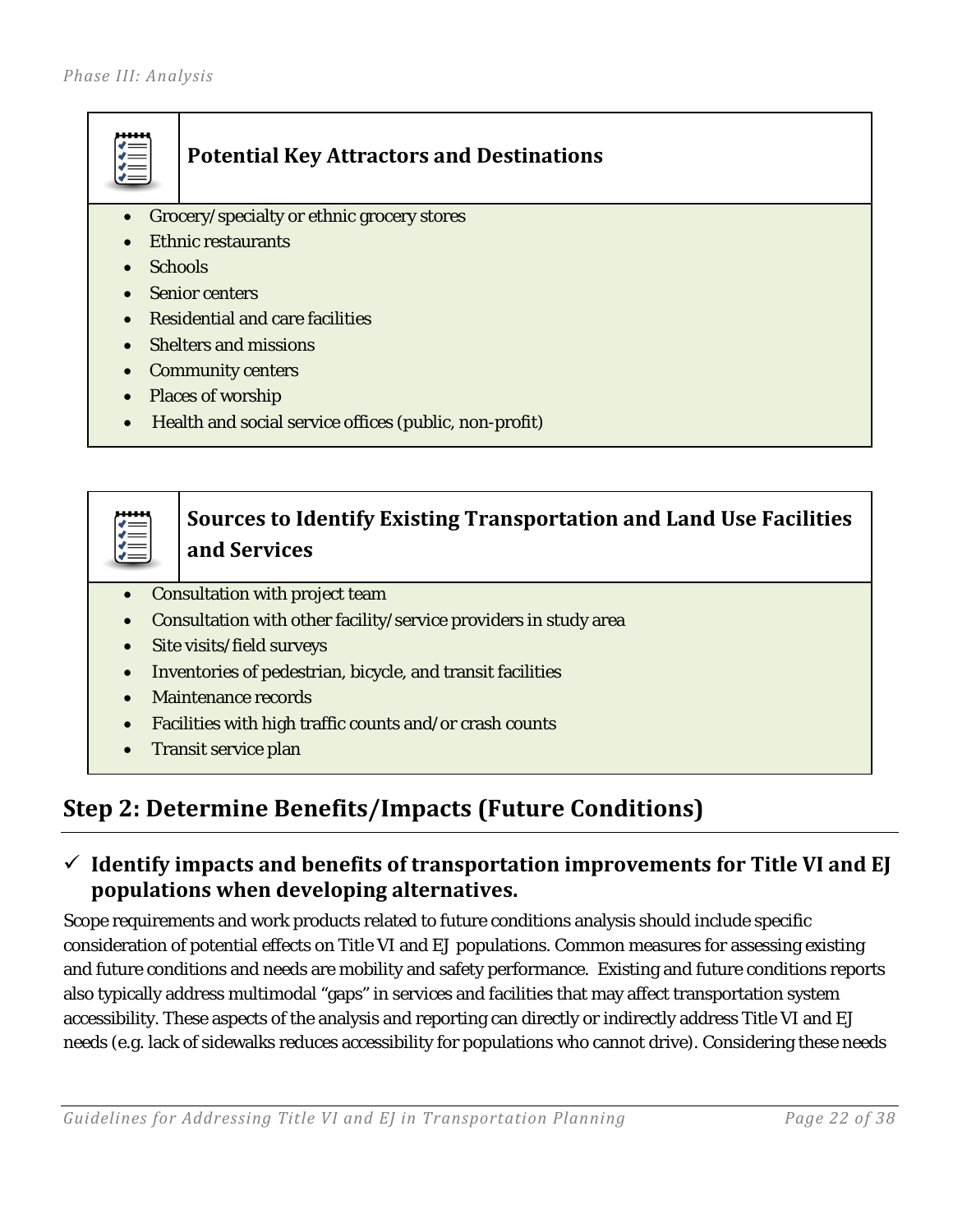and their proximity to Title VI and EJ populations can be used as a factor in determining whether solution alternatives have a significant or disproportionally adverse effect on Title VI and EJ populations.



*Model Language: Future Conditions* See Appendix A

## <span id="page-24-0"></span>**Step 3: Determine Recommended Projects/Preferred Alternative (Alternatives Evaluation)**

### **Develop and use evaluation criteria addressing impacts and/or benefits to Title VI and EJ populations in determining recommended projects and/or preferred alternative.**

Evaluation criteria should specifically address Title VI and EJ populations. Where a determination has been made that there are no significant concentrations of protected populations in the study area, the needs of the transportation disadvantaged could be included in the criteria, such safety, property impacts, accessibility and mobility. For alternatives selected as "preferred," any potential impacts and benefits should be flagged for consideration during project development.



*Model Language: Alternatives Evaluation* See Appendix A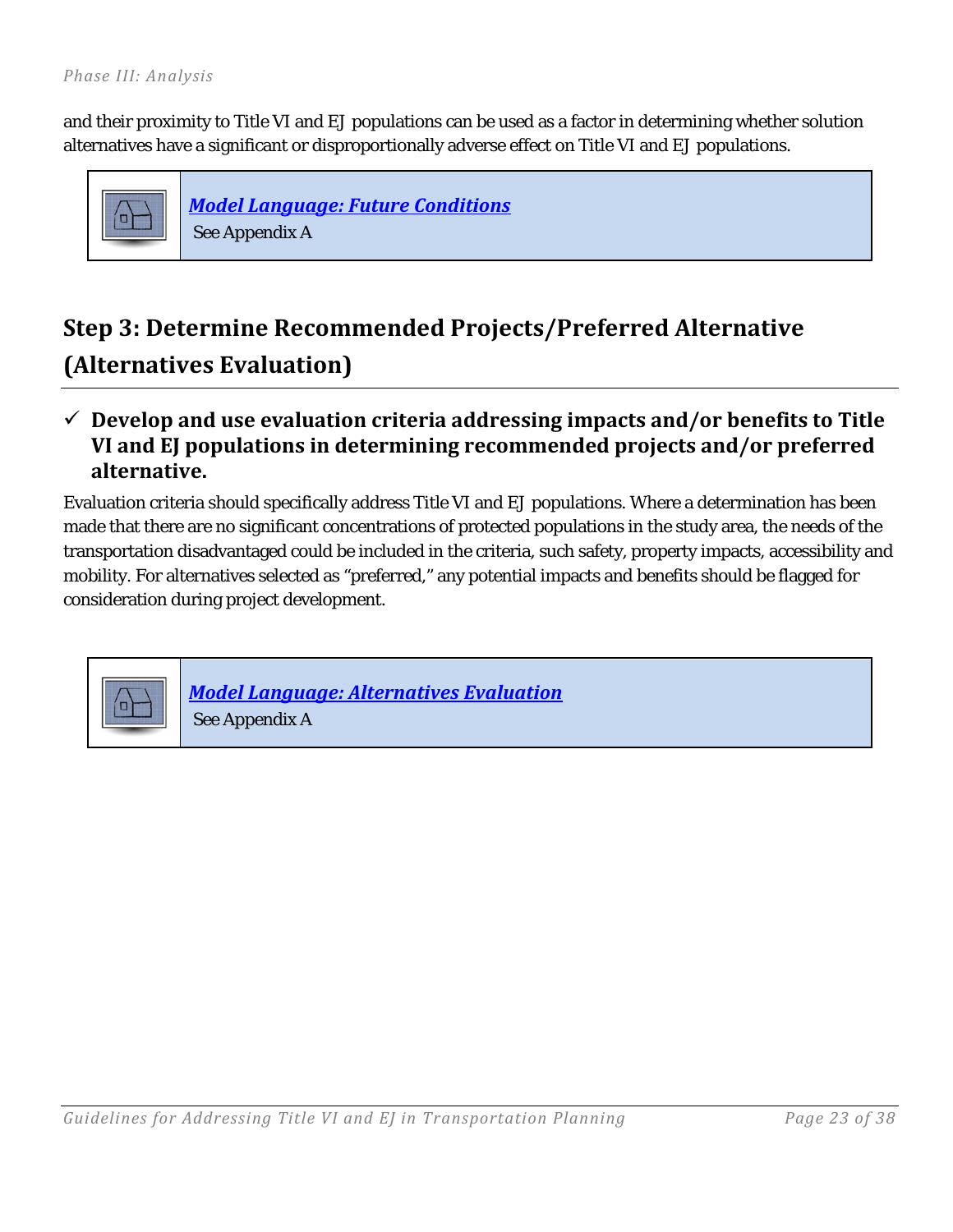## <span id="page-25-0"></span>**PHASE IV: REPORTING**

Following the steps in the previous phases –incorporating necessary and appropriate elements in the project SOW and successfully performing related Title VI tasks – should make required Title VI reporting a relatively easy task. The directions in the Reporting phase are consistent with ODOT's Planning Business Line Operational Notice PB-04 Title VI/EJ and Non-Discrimination Data Collection, Compliance and Reporting. Information included below is intended to assist Planning Project Mangers in reporting Title VI accomplishments on a continuous basis to make yearly reporting an easy process.

## **Project Level Reporting of Title VI Activities**

### **Summarize generally and/or refer to State reporting requirements and the role of Planning Project Manager re: reporting outcomes of individual projects.**

Planning Managers are responsible for summarizing and recording Title VI activities for individual planning projects. The Title VI and EJ Project Summary Report Form in Appendix B includes the recommended steps to ensure compliance with Title VI and consistency with the Guidelines for Addressing Title VI / EJ in Transportation Planning. This report should be completed as activities occur and uploaded to the TDD Planning Section Inclusive Public Involvement Site by selecting the Accomplishment Reports tab.



*Model Language: Reporting*

See Appendix A

## **Resources: Reporting Title VI / EJ Requirements**

**ODOT Title VI Non-Discrimination Program Plan, November 2013**  https://www.oregon.gov/ODOT/Business/OCR/Pages/Non-Discrimination.aspx

**ODOT Title VI Update Accomplishment Report 2012-2013**  https://www.oregon.gov/ODOT/Business/OCR/Pages/Non-Discrimination.aspx

**ODOT Government-to-Government 2012 Activity Report** http://library.state.or.us/repository/2011/201102091051323/cis\_gov\_to\_gov\_2012AnnualReports 2012\_ODOT.pdf

**Title VI Guidance for Transportation Planning (July 2009), ODOT TDD**  https://www.oregon.gov/ODOT/Planning/Documents/Title-VI-Guidelines-Transportation-Planning.pdf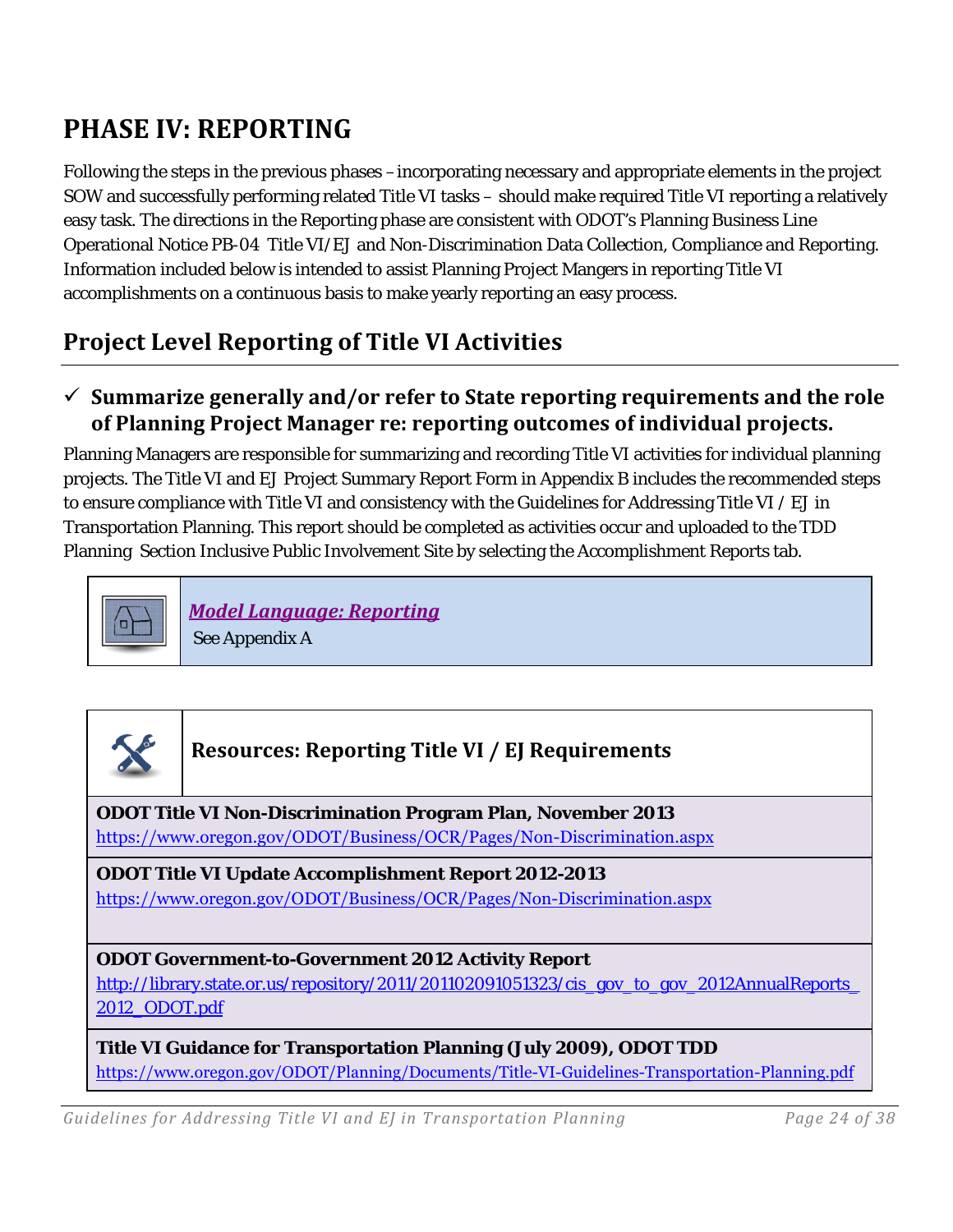

## **Resources: Reporting Title VI / EJ Requirements**

(continued from page 22)

- Appendix A Title VI Accomplishment Report Template for ODOT Planning and Subrecipient Monitoring
- Appendix B Title VI Accomplishment Report Template for Metropolitan Planning **Organizations**
- Appendix C Title VI Accomplishment Report Template for Local Governments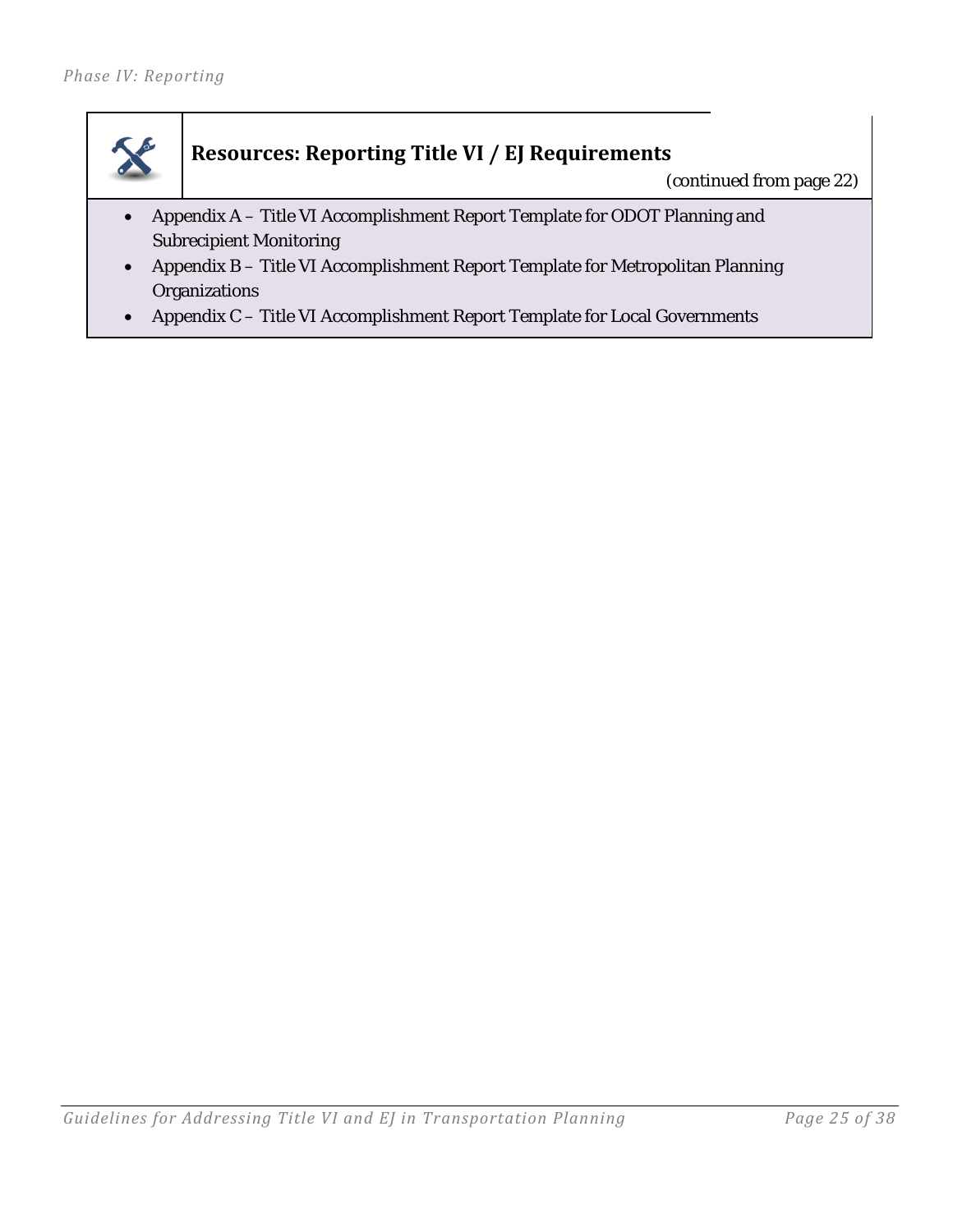# **APPENDIX A**

# **Model Statement of Work Language**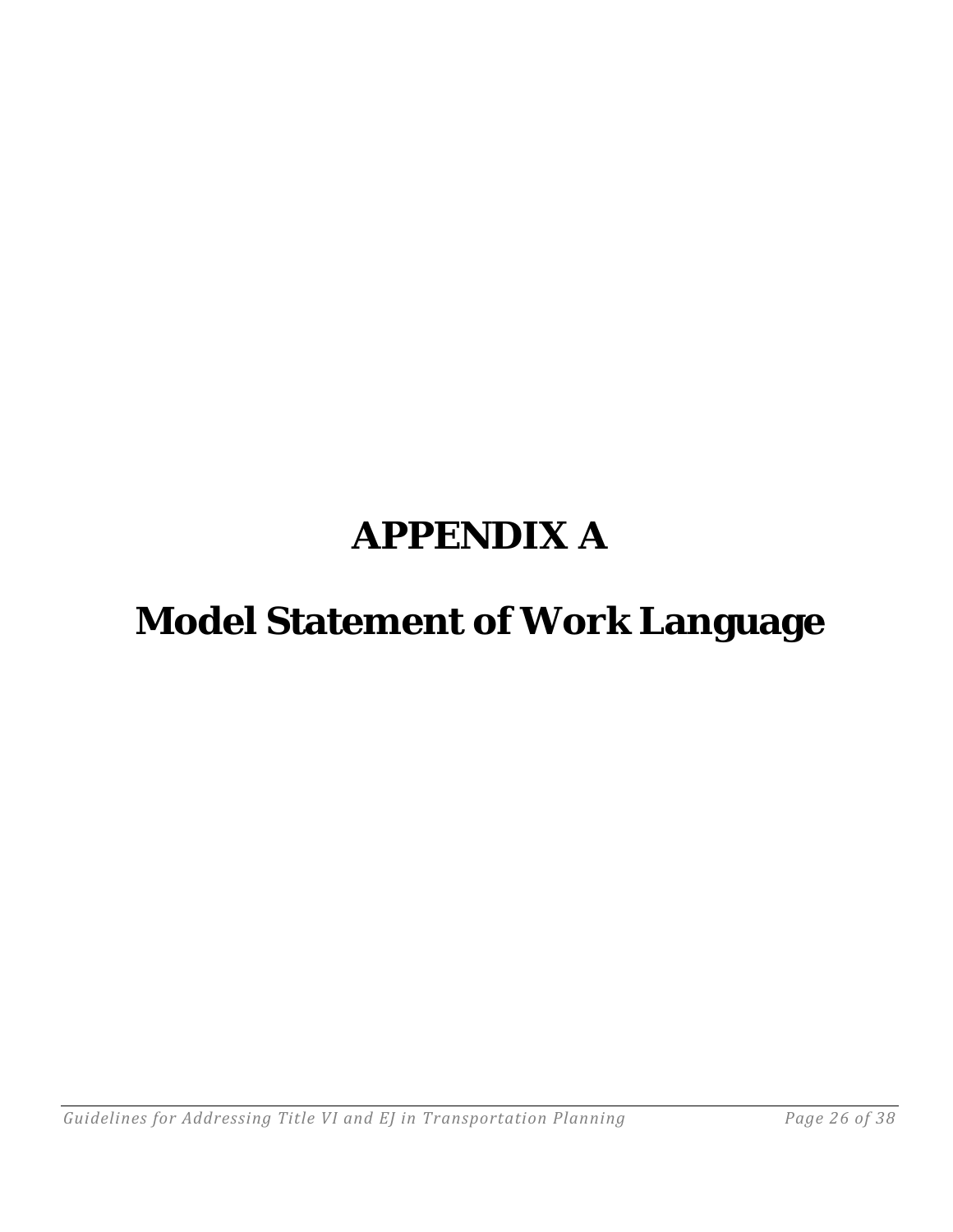<span id="page-28-0"></span>

## **MODEL STATEMENT OF WORK LANGUAGE**

The model language below is intended to provide a starting point for developing statement of work documents. Language is organized under topic headings (Phase and Step) according to where particular planning project elements are discussed in the guidelines.

## **Phase I: Scoping**

<span id="page-28-1"></span>*Level of Effort Determination & Drafting the Statement of Work*

### **For Project Description or Background sections:**

The [jurisdiction] has a significant [protected population(s)] community(ies) and recognizes the need for specific outreach to [this/these] communities, as well as consideration of the impacts and benefits to [this/these] communities as a result of this planning process in this planning process.

#### **-OR-**

Initial scoping for this planning process has not revealed concentrations of populations protected by federal Title VI regulations and related authorities in the study area. However, this initial finding will be researched further in the early tasks of this planning process.

## **Phase II: Public Involvement Analysis and Outreach**

#### <span id="page-28-2"></span>*Define Populations*

## **For Project Description or Background sections:**

Title VI and related federal authorities including Executive Order 12898 (Environmental Justice) prohibit discrimination on the basis of race, color, national origin, and other demographic characteristics. They are intended to make planning and decision-making more inclusive and to more equitably share the impacts and benefits of projects and programs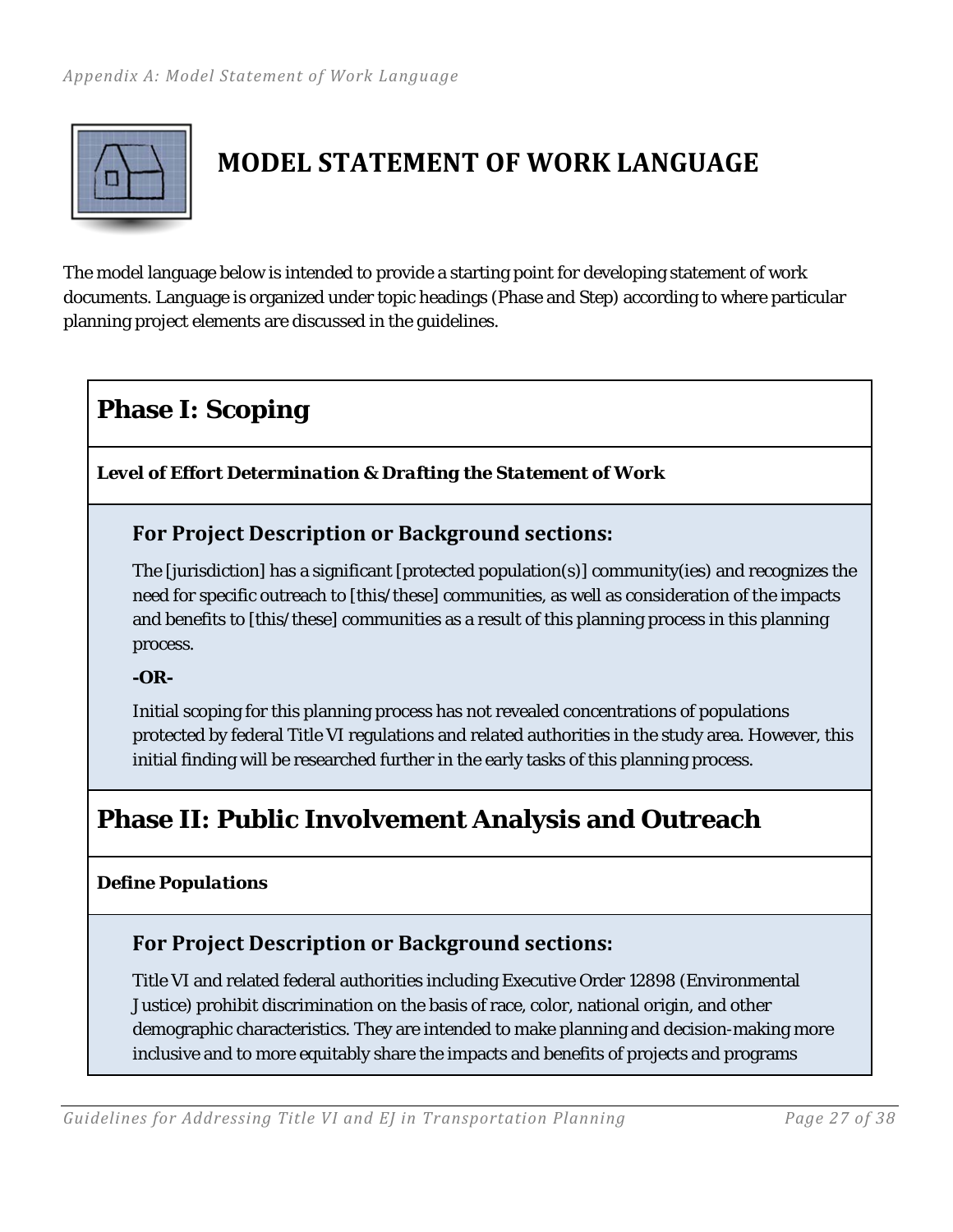#### receiving federal funding.

The [Consultant/jurisdiction] shall identify protected Title VI and EJ populations during this planning process, including those defined by race, English proficiency, age, sex, disabilities, and income. Further definition of these and other populations identified in the planning study area can be provided by Census data (see Task [X, Identifying Populations]); site visits; and consultation with the project team, transportation facility and service providers, and social service providers in the study area (see Task [X, Identifying Populations]). Identification of Title VI and EJ populations in the study area shall be accompanied by observations and discussion of transportation facilities and services used by these populations. This includes identification of any gaps in facilities and services or any other issues with these facilities and services in order to inform subsequent phases of the project.

### <span id="page-29-0"></span>*Identify Populations*

### **Mapping Census data:**

The [Consultant/jurisdiction] shall use Census demographic data files and, if appropriate, field observations to map Title VI and EJ populations in the study area. Describe the level (e.g., Census Tract or Census Block Group) and extent of the data in relationship to the study area. Concentrations of Title VI and EJ populations in the study area should be described in text, tables, and in maps.

### <span id="page-29-1"></span>**Land use survey/site visit:**

In addition to mapping demographic data, the Consultant shall consider potential concentrations of Title VI and EJ populations during initial site visits and/or land use surveys. The Planning Project Manager will determine if this task is necessary. Items to be considered, and documented where present, include housing and other land uses that are known to have or may be anticipated to have higher numbers of Title VI or EJ residents or patrons, such as multifamily housing, manufactured home parks, shelters, and health and social service facilities. Field information is expected to assist in identifying Title VI and EJ populations in the study area and the transportation facilities and services used by identified populations, based on significant land uses and attractors. Field findings should be cross-referenced with Census data and mapping in Task [X] and noted in maps and figures related to Title VI and EJ populations.

## <span id="page-29-2"></span>**Consulting with other facility and service providers:**

The [Consultant/jurisdiction/Project Team] shall consult with transportation and social service organizations in the study area to identify where potential concentrations of Title VI populations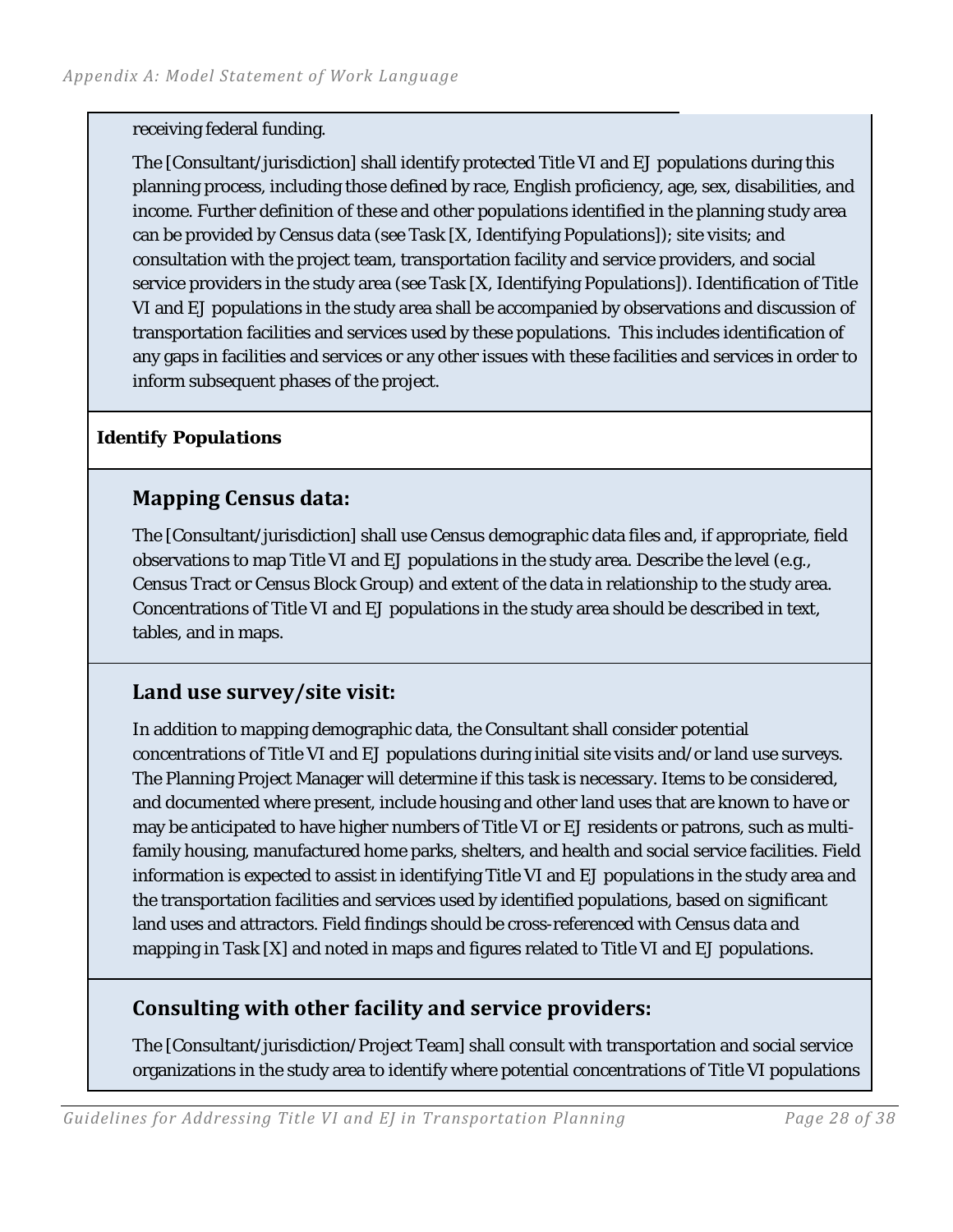live, the location of land uses (such as schools and social service agencies), and transportation facilities and services used by Title VI populations. Consultations may include those with transit providers, [jurisdictions within or impacted by study area] health departments, and non-profit or advocacy organizations. Cross-reference these findings with Census data and mapping, and add these locations to GIS mapping related to Title VI populations.

#### <span id="page-30-0"></span>*Prepare Public Involvement Plan*

### **Public Involvement Plan Requirements:**

The Consultant shall develop a [Public Involvement Plan/Stakeholder Involvement Strategy], with input from the [Project Management Team/Advisory Committee], that is consistent with the [jurisdiction's] public involvement policies and practices. The [Plan/Strategy] will include strategies for [*language will vary, based on several variables including size of the geographic study area, role and responsibilities of the partner jurisdiction and consultant team, and type of planning project*].

In developing the [PIP], the Consultant shall identify an approach that is acceptable to the City and ODOT. The goal of the PIP is to conduct outreach activities consistent with federal Title VI program and Environmental Justice (EJ) Executive Order provisions, and to ensure full and fair participation by all potentially affected community members in the decision-making process. The [PIP] will clarify roles and responsibilities of City and Consultant team. Consultant shall document efforts taken during the course of the project to comply with Title VI program and EJ provisions as part of the final report.

#### **-OR-**

The [PIP] must include specific steps to provide opportunities for participation by federal Title VI populations such as minority, non-English speaking/immigrant, youth, senior, disabled, and low-income populations. Consultant shall use the ODOT Title VI Plan and guidance to identify Title VI populations, formulate public involvement strategies, and report special outreach efforts to distribute information and involve these communities.

## **Phase III: Solution Alternatives Analysis**

*Identify Issues (Existing Conditions)*

**Add to existing conditions task requirements:** 

The Consultant shall prepare an inventory of existing conditions in the study area. Draft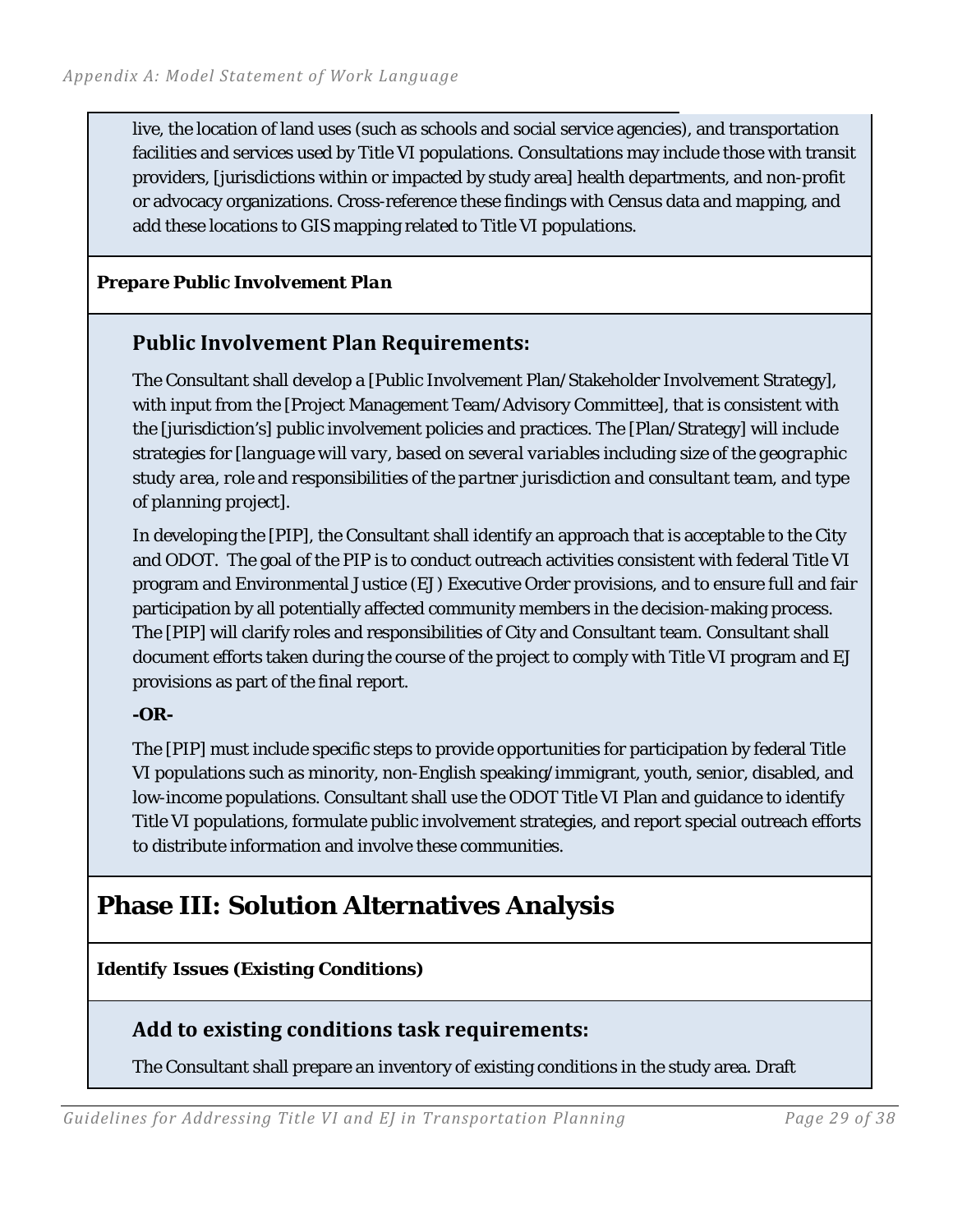Technical Memorandum [X] will describe the existing transportation system conditions and identify where gaps in facilities or services have the potential to affect identified Title VI and EJ populations. This information will be used in subsequent tasks to help identify and prioritize potential improvements during the Solution Alternatives Analysis phase. Inventory information will be represented graphically and in text and tables. Consultant shall include the following information in the inventory where it is available in GIS format. [Note that locations of Title VI populations will be approximated using Census data from Identify Populations task, Task [X].]

*[Note that the following language requires additional effort and mapping to document the presence or needs of Title VI and EJ populations, beyond Census data analysis. Requiring this extra effort may be particularly useful for area-specific facility plans and where Census populations are low or relatively dispersed.]*

Identify and map key attractors and destinations for Title VI populations in the study area. Identify transportation facilities and services used by Title VI populations, and identify deficiencies or any other relevant issues related to these facilities and services. Refer to site visit observations and consultations with project team and service providers conducted in Task [X] to identify these land uses, facilities, and services.

#### *Determine Benefits/Impacts (Future Conditions)*

### **For future conditions task requirements:**

During the process of developing solution alternatives, the Consultant shall identify the extent to which each solution considered may have an effect on Title VI and EJ populations where possible. This task includes overlaying mapped areas and concentrations of Title VI and EJ populations with mapped proposed alternatives, including proposed right-of-way and roadway (displacement potential) and pedestrian, bicycle, and transit facilities associated with each alternative.

*Determine Recommended Projects/Preferred Alternative (Alternatives Evaluation)*

### **For evaluation criteria and alternatives analysis:**

The Consultant shall develop criteria for identifying and evaluating projects, implementation measures, and other elements of the [project]. Evaluation criteria will include how to address impacts on Title VI and EJ populations.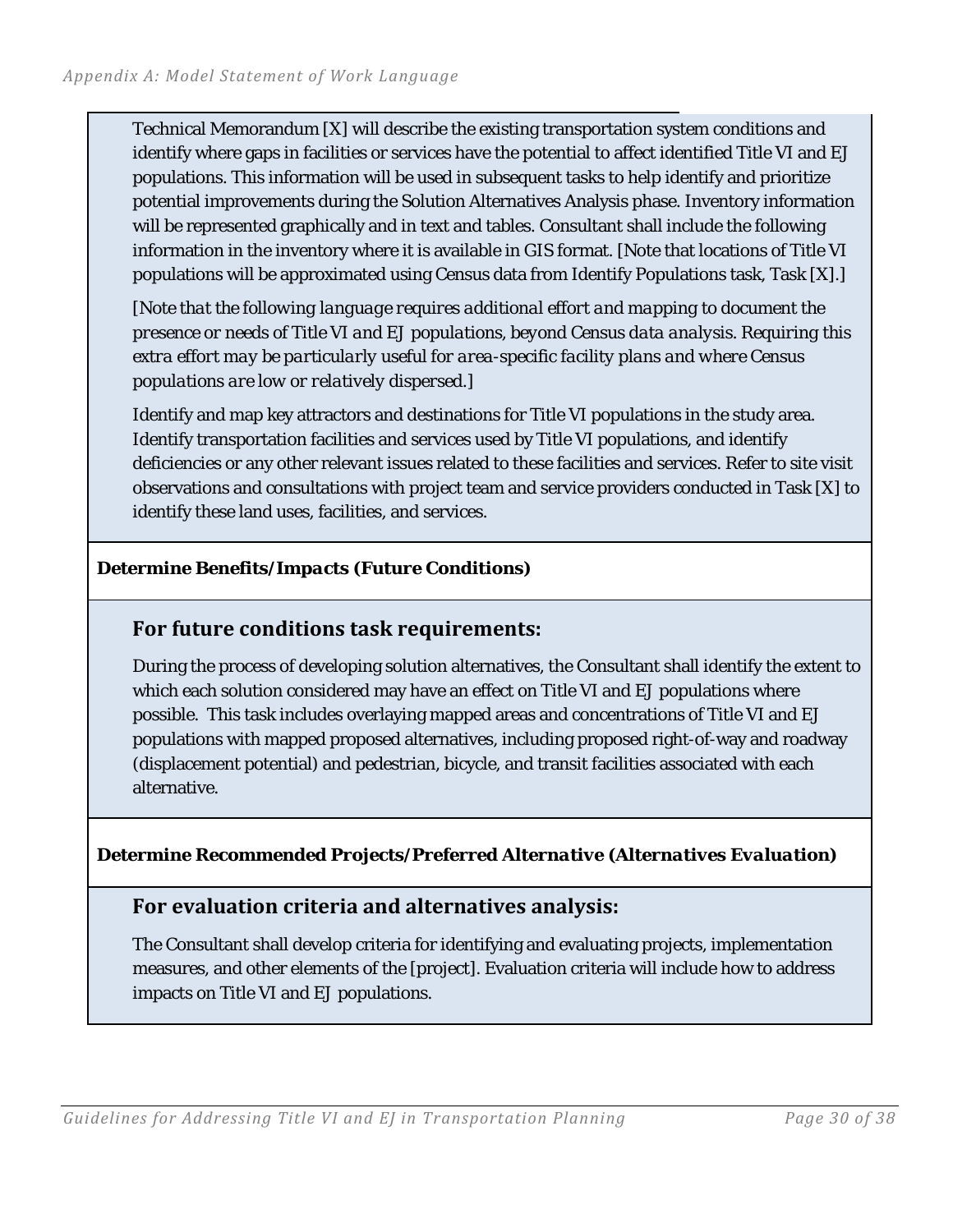## **Phase IV: Reporting**

### *Reporting at Project Completion*

### **For Summary of Findings:**

The Consultant shall prepare Technical Memorandum [X] to summarize the key findings and actions associated with the [completion/adoption of the planning process]. The findings will include a review of Title VI and EJ issues and solutions, if applicable, and may address how Title VI and EJ populations were identified and involved during the planning process. Additionally, the findings will indicate how development and evaluation of [plan/project] alternatives considered potential impacts on and benefits for Title VI and EJ populations. The Title VI and EJ program reporting form will be completed to comply with the requirements of this task.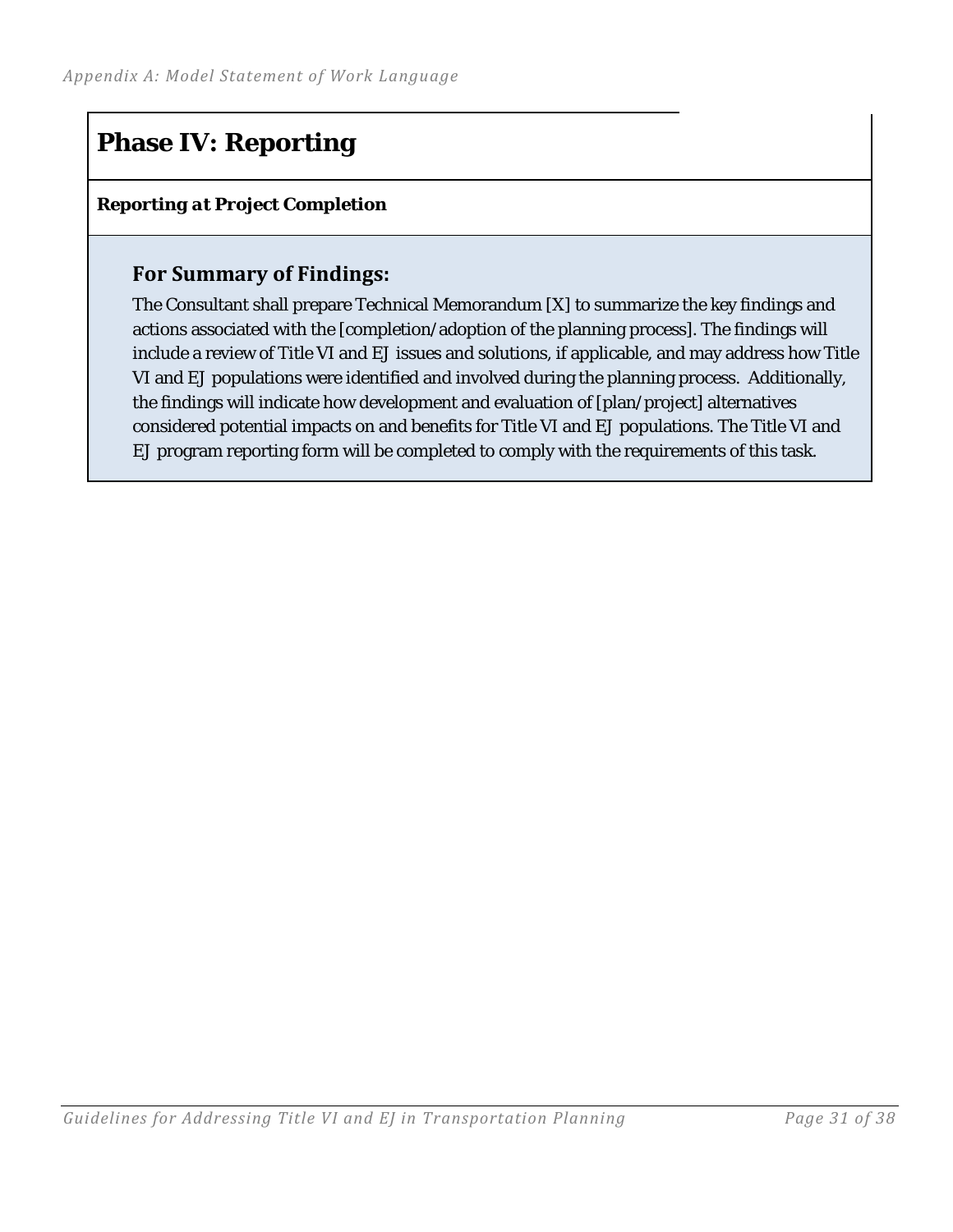# **APPENDIX B**

# **Title VI/EJ Project Summary Report Form**

## <span id="page-33-0"></span>**Title VI/EJ Project Summary Report Form**

The Oregon Department of Transportation (ODOT) is a recipient of Federal financial assistance. All recipients are required to comply with Title VI of the Civil Rights Act of 1964 and related authorities. Title VI of Civil Rights Act of 1964 forbids discrimination against anyone in the United States because of race, color, or national origin by any agency receiving Federal funds. ODOT expects every Planning Project Manager to be aware of and apply the intent of Title VI of the Civil Rights Act of 1964 and related authorities in to ensure that activities do not treat any part of the community differently than another.

Planning Project Managers are responsible for summarizing project information for Title VI activities into a Title VI report and uploading it to TDD/Planning Inclusive Public Involvement intranet site to be included in the annual statewide planning report. This reporting sheet is located on the site for checkout and is intended to assist Region Planning Managers in summarizing and recording Title VI activities for individual planning projects. The reporting sheet includes the recommended steps to ensure compliance with Title VI, consistent with the Guidelines for Addressing Title VI and Environmental Justice (EJ) in Transportation Planning, and should be completed as projects progress. Please contact the Planning Programs Coordinator at (503)986-4220 if you need any assistance with this process.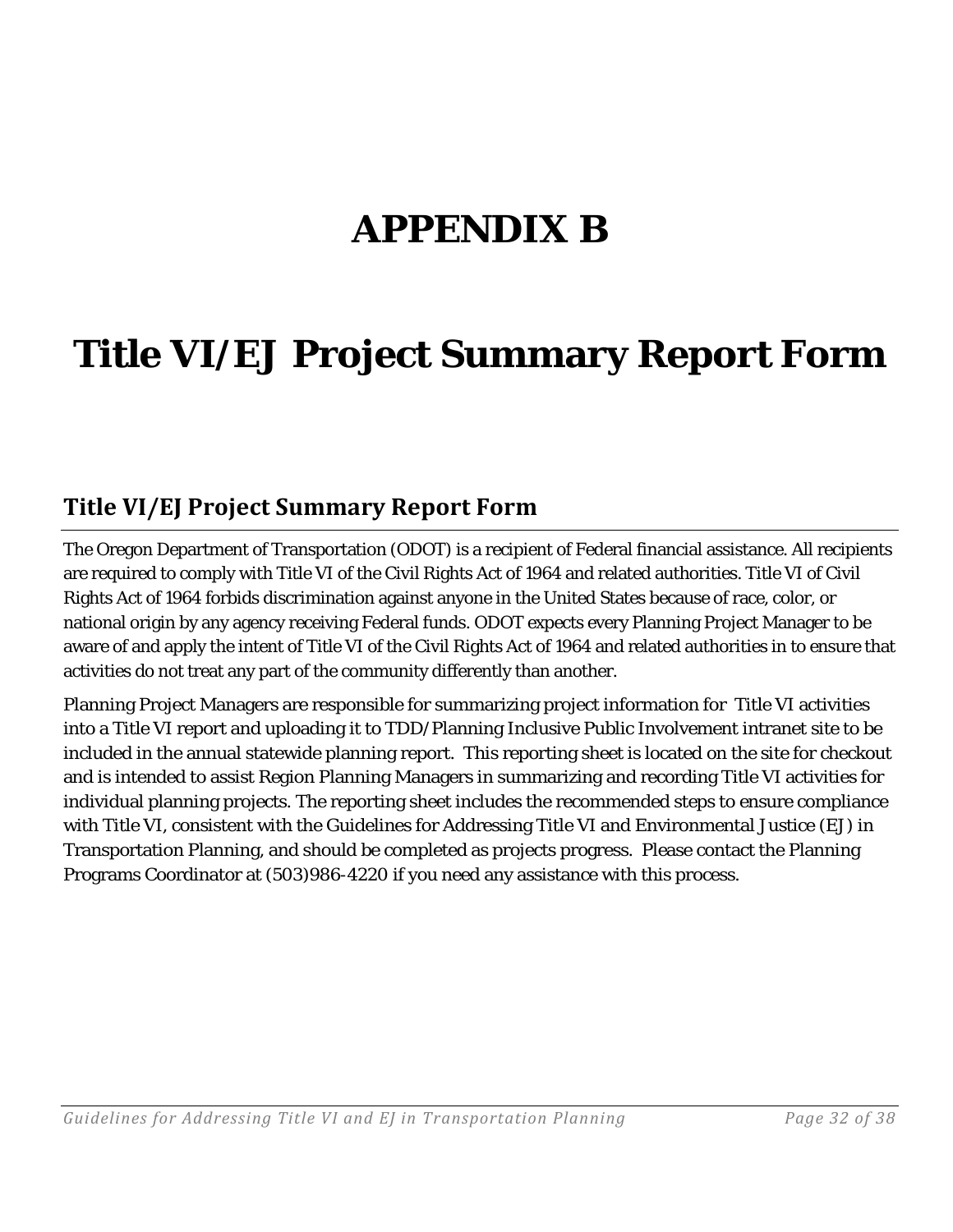*Appendix B: Title VI/EJ Project Summary Report Form* 

#### *Planner Name:*

*Region:*

*Date:* 

*Project Name/Location:*

#### *What is the dollar amount for this project?*

#### *Were there any DBE or minority contractors involved with the project?*

*Data Collection/Demographics: What data collection methods were used to capture data relative to minority persons, travel habits, neighborhood income levels and physical environment?*

*Impact Analysis: What were the identified potential project impacts to minority, low-income, or LEP populations? What strategies were used to avoid or mitigate the negative project impacts?*

*Summarize public involvement metrics. What tools or methods were used to identify the communities represented and measure citizen participation at public meetings (e.g., Citizen Advisory Committee member and stakeholder committee lists or attendance sign-in sheets).*

*What outreach efforts were taken to encourage minority and female participation in advisory boards/committees and contract selection*? *For diversity composition, indicate the number of members on the board/committee and how many of those members are held by either women or minorities.*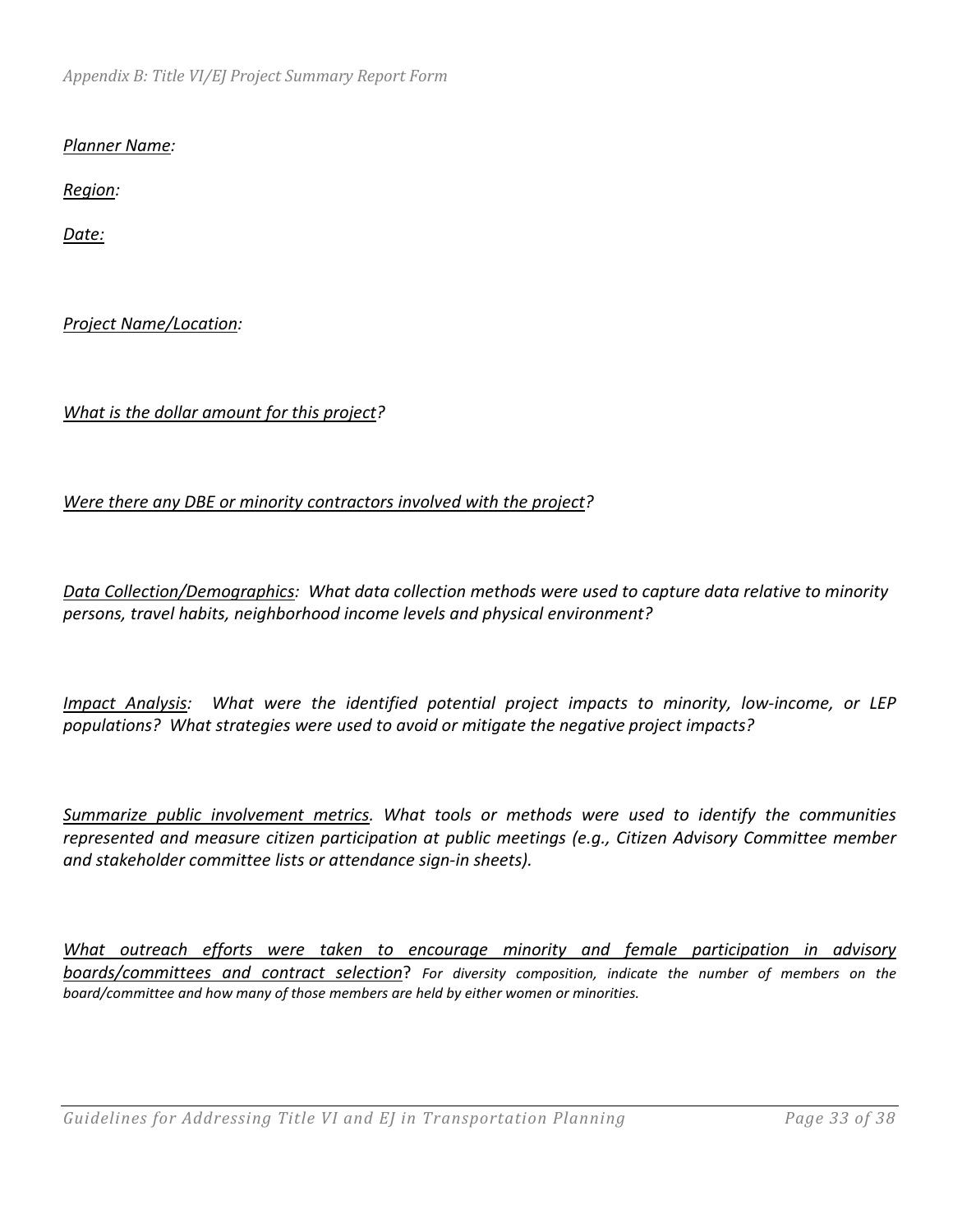*Summarize public outreach efforts for this project (e.g. public meetings, hearings, public announcements) used during planning to enhance citizen participation, focusing particularly on minority populations, women, older adults, people with disabilities and low-income populations.*

*Describe any effects Title VI public involvement activities had on planning outcomes.* 

*Summarize significant problem areas and actions taken to improve Title VI process integration, documentation and reporting for planning*

*Attach any pictures or public notices you want to share* 

*Training/Guidance/Education: Have you attended any training or events to enhance your knowledge of Title VI/Environmental Justice? Would you like more training in this area?*

*Miscellaneous: Identify any additional Title VI efforts not included above:*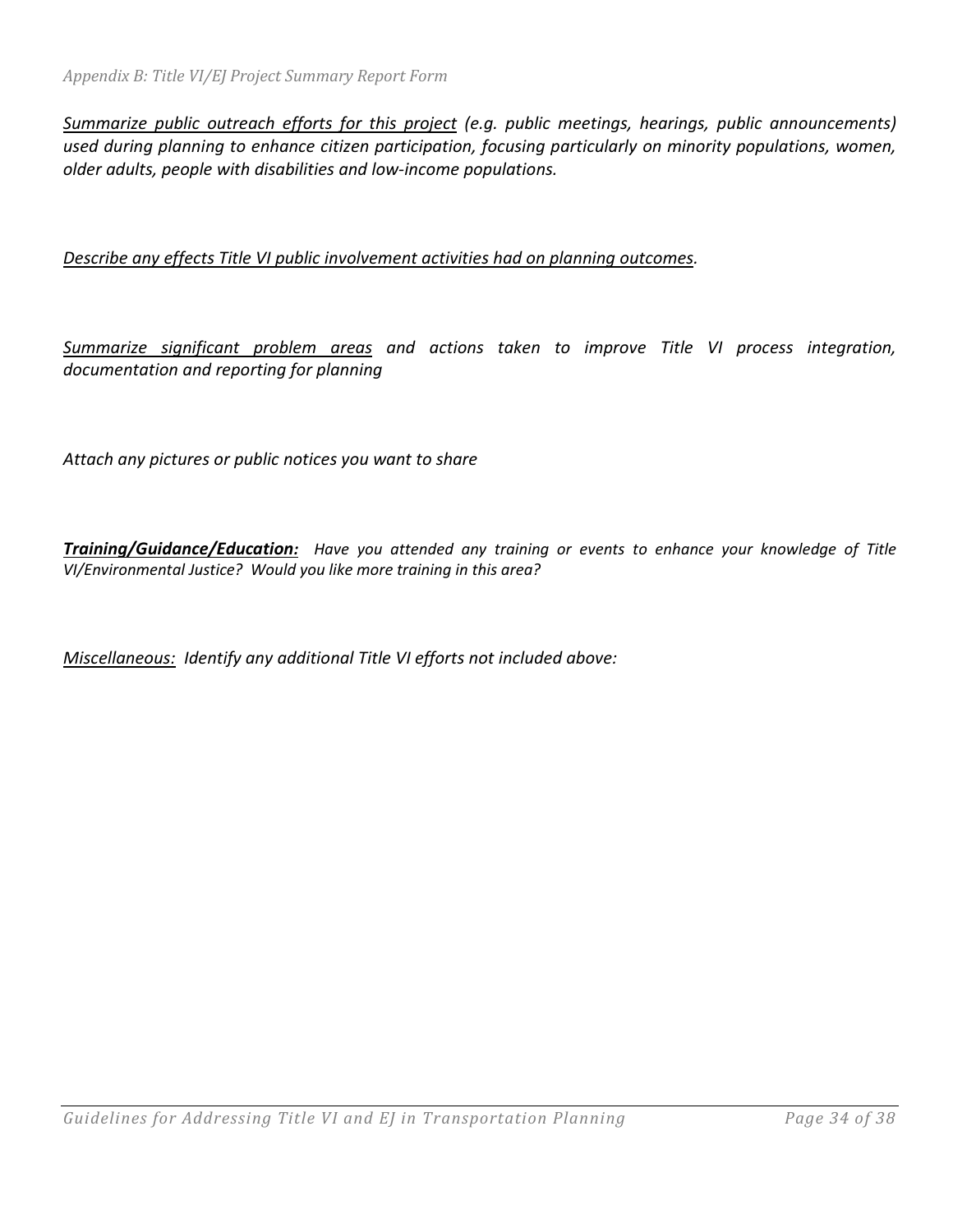## <span id="page-36-0"></span>**PHASE I: SCOPING**

| <b>Step 1: Internal Discussions</b>                                                                                                          |            |                |     |
|----------------------------------------------------------------------------------------------------------------------------------------------|------------|----------------|-----|
| Discussed project with ODOT staff for preliminary assessment<br>of Title VI populations and issues.                                          | <b>Yes</b> | N <sub>o</sub> | N/A |
| <b>Notes:</b><br>Indicate contacts, date(s) contacted and conversation highlights.                                                           |            |                |     |
| <b>Step 2: External Discussions</b>                                                                                                          |            |                |     |
| Discussed relevant project and planning history with affected<br>local partners.                                                             | <b>Yes</b> | N <sub>o</sub> | N/A |
| <b>Notes:</b><br>Indicate contacts, date(s) contacted and conversation highlights.                                                           |            |                |     |
| Discussed project with planning consultant.                                                                                                  | <b>Yes</b> | <b>No</b>      | N/A |
| <b>Notes:</b><br>Indicate contacts, date(s) contacted and conversation highlights.                                                           |            |                |     |
| <b>Step 3: Level of Effort Determination &amp; Drafting the Statement of Work</b>                                                            |            |                |     |
| The statement of work project background and/or project<br>objectives section(s) reflect findings from internal and external<br>discussions. | <b>Yes</b> | N <sub>o</sub> | N/A |
| <b>Notes:</b><br>Reference statement of work section(s) and summarize scope language.                                                        |            |                |     |
| The statement of work public outreach and analysis work tasks<br>reflect findings from internal and external discussions.                    | <b>Yes</b> | No             | N/A |
| <b>Notes:</b><br>Reference statement of work section(s) and summarize scope language.                                                        |            |                |     |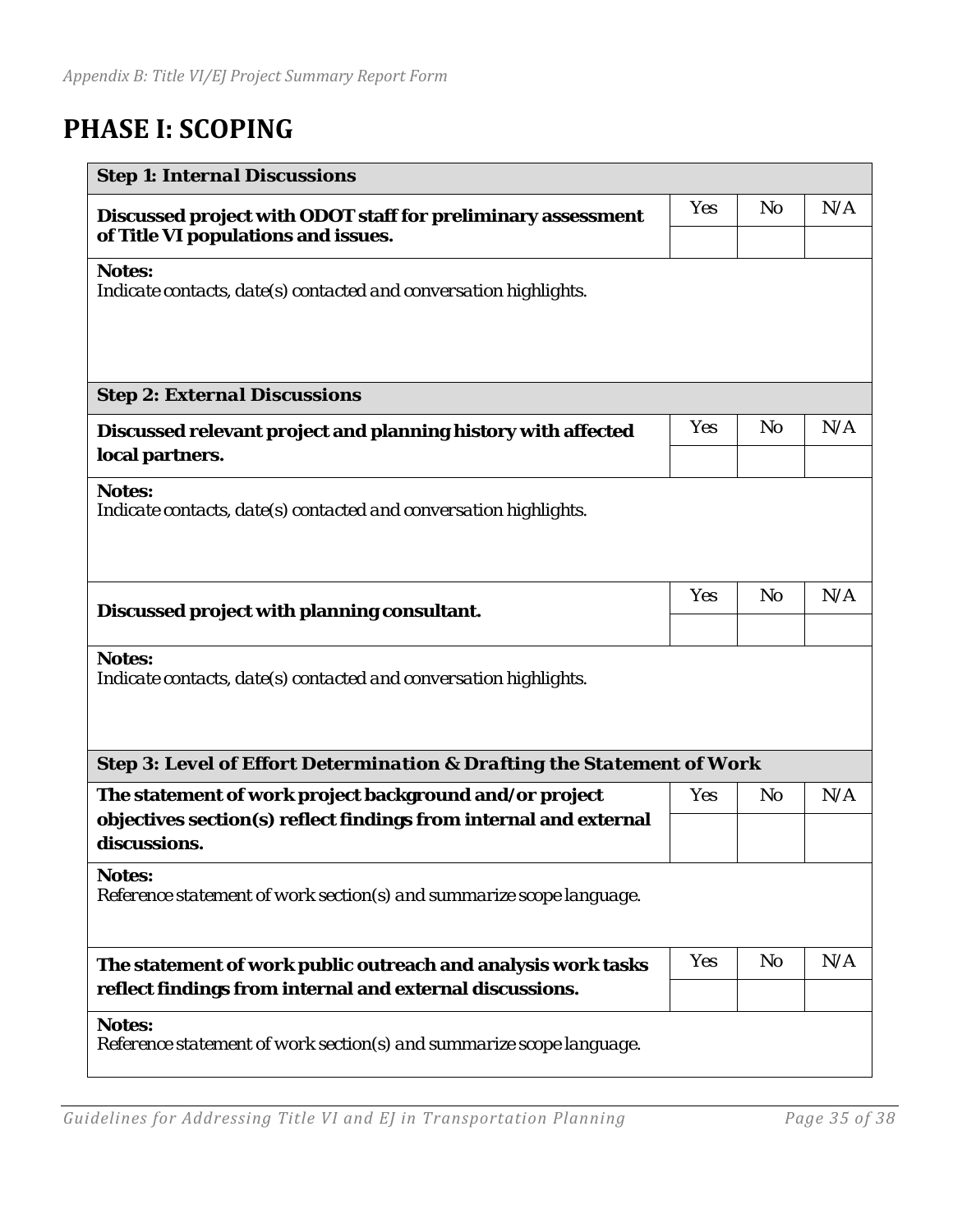## <span id="page-37-0"></span>**PHASE II: PUBLIC INVOLVEMENT ANALYSIS AND OUTREACH**

| <b>Step 1: Define Populations</b>                                                                                                                                                                                                                      |     |           |     |
|--------------------------------------------------------------------------------------------------------------------------------------------------------------------------------------------------------------------------------------------------------|-----|-----------|-----|
| Title VI and EJ populations were defined, specific to project and<br>project area.                                                                                                                                                                     | Yes | <b>No</b> | N/A |
| <b>Notes:</b><br>Indicate populations addressed and rational for selection; reference statement of work section(s) and<br>summarize scope language.                                                                                                    |     |           |     |
| <b>Step 2: Identify Populations</b>                                                                                                                                                                                                                    |     |           |     |
| Census data for Title VI and EJ populations for the study area was<br>mapped.                                                                                                                                                                          | Yes | <b>No</b> | N/A |
| <b>Notes:</b><br>Indicate statement of work task(s) and include reference for final work product(s).                                                                                                                                                   |     |           |     |
| Concentrations of Title VI and EJ populations were identified and<br>analyzed.                                                                                                                                                                         | Yes | <b>No</b> | N/A |
| <b>Notes:</b><br>Indicate statement of work task(s) and include final work product reference.                                                                                                                                                          |     |           |     |
| Local transportation and social service organizations                                                                                                                                                                                                  | Yes | <b>No</b> | N/A |
| consulted/assisted in the identification of concentrations; findings<br>summarized/mapped.                                                                                                                                                             |     |           |     |
| <b>Notes:</b><br>If applicable, list agencies/organizations contacted; indicate statement of work task(s) and include final work<br>product reference.                                                                                                 |     |           |     |
| <b>Step 3: Prepare Public Involvement Plan</b>                                                                                                                                                                                                         |     |           |     |
| Public involvement plan was prepared.                                                                                                                                                                                                                  | Yes | No        | N/A |
| <b>Notes:</b><br>Reference statement of work task(s) and include final work product reference; indicate how previous steps<br>(census data and mapping, land use survey/site visit, service provider consultations, etc.) are reflected in the<br>PIP. |     |           |     |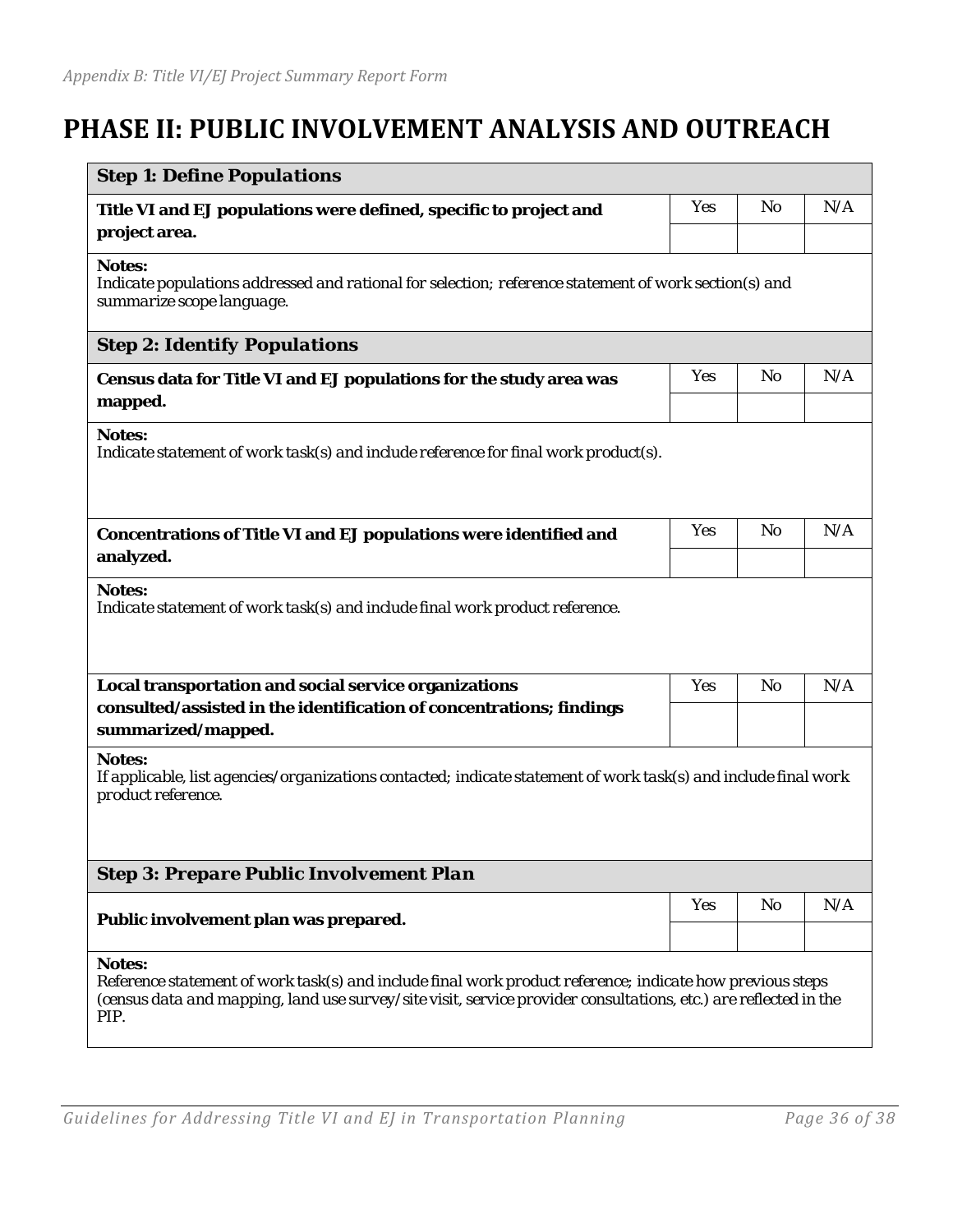## <span id="page-38-0"></span>**PHASE III: SOLUTION ALTERNATIVES ANALYSIS**

| <b>Step 1: Identify Issues (Existing Conditions)</b>                                                                            |            |                |     |
|---------------------------------------------------------------------------------------------------------------------------------|------------|----------------|-----|
| Key destinations and transportation facilities and services used by Title<br>VI populations were identified.                    | <b>Yes</b> | No             | N/A |
| <b>Notes:</b><br>Indicate statement of work task(s) and include final work product reference.                                   |            |                |     |
| Transportation facility and/or services deficiencies specific to Title VI<br>populations were identified.                       | <b>Yes</b> | N <sub>0</sub> | N/A |
| <b>Notes:</b><br>Indicate statement of work task(s) and include final work product reference.                                   |            |                |     |
| <b>Step 2: Determine Benefits/Impacts (Future Conditions)</b>                                                                   |            |                |     |
| Alternatives development considered the impacts and benefits of<br>transportation improvements for Title VI and EJ populations. | Yes        | No             | N/A |
| <b>Notes:</b><br>Indicate statement of work task(s) and include final work product reference.                                   |            |                |     |
| <b>Step 3: Determine Recommended Projects/Preferred Alternative (Alternatives</b><br>Evaluation)                                |            |                |     |
| Evaluation criteria included impacts and/or benefits to Title VI and EJ<br>populations.                                         | <b>Yes</b> | No             | N/A |
| <b>Notes:</b><br>Indicate statement of work task(s) and include final work product reference.                                   |            |                |     |